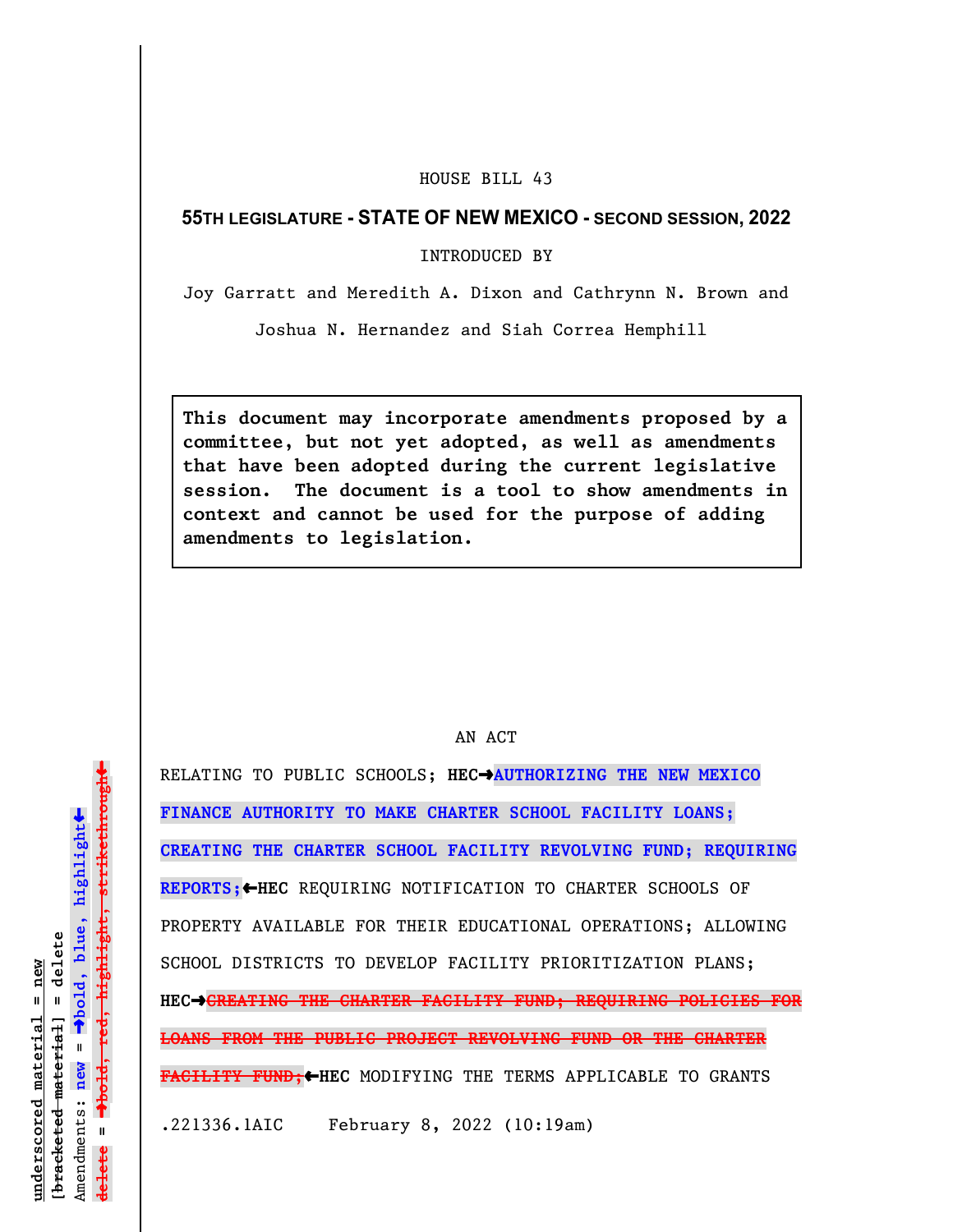FROM THE PUBLIC SCHOOL CAPITAL OUTLAY FUND FOR LEASED FACILITIES; SPECIFYING THE DATE BY WHICH CHARTER SCHOOLS MUST PROVIDE INFORMATION ON CAPITAL IMPROVEMENT PROJECTS PROPOSED FOR FUNDING THROUGH PROPERTY TAX IMPOSITION; MAKING AN APPROPRIATION.

BE IT ENACTED BY THE LEGISLATURE OF THE STATE OF NEW MEXICO:

**HEC**º**SECTION 1. A new section of the New Mexico Finance Authority Act is enacted to read:**

**"[NEW MATERIAL] PUBLIC PROJECT REVOLVING FUND--LOANS TO CHARTER SCHOOLS--POLICIES.--The authority shall adopt policies for the public project revolving fund to provide loans to charter schools for the purchase, construction, expansion or renovation of facilities or to pay off lease-purchase agreements that include:**

**A. evidence that any lease-purchase agreements are in accord with the Public School Lease Purchase Act;**

.**B. evidence that a charter school's charter has**

**been renewed at least once; and**

**C. review of the last two audits of the charter**

**school."**»**HEC** 

**HEC**º**SECTION 1. [NEW MATERIAL] CHARTER SCHOOL FACILITY LOANS-CHARTER SCHOOL FACILITY REVOLVING FUND--CREATED-- REPORTS.--**

**A. The New Mexico finance authority may receive and**

.221336.1AIC February 8, 2022 (10:19am)

º**bold, red, highlight, strikethrough**  $\ddot{\bullet}$ º**bold, blue, highlight**  $b$ racketed material] = delete **[bracketed material] = delete** inderscored material = new **underscored material = new** Amendments: new = Amendments: **new** =  $\mathbf{u}$ **delete =** lelete

 $\ddag$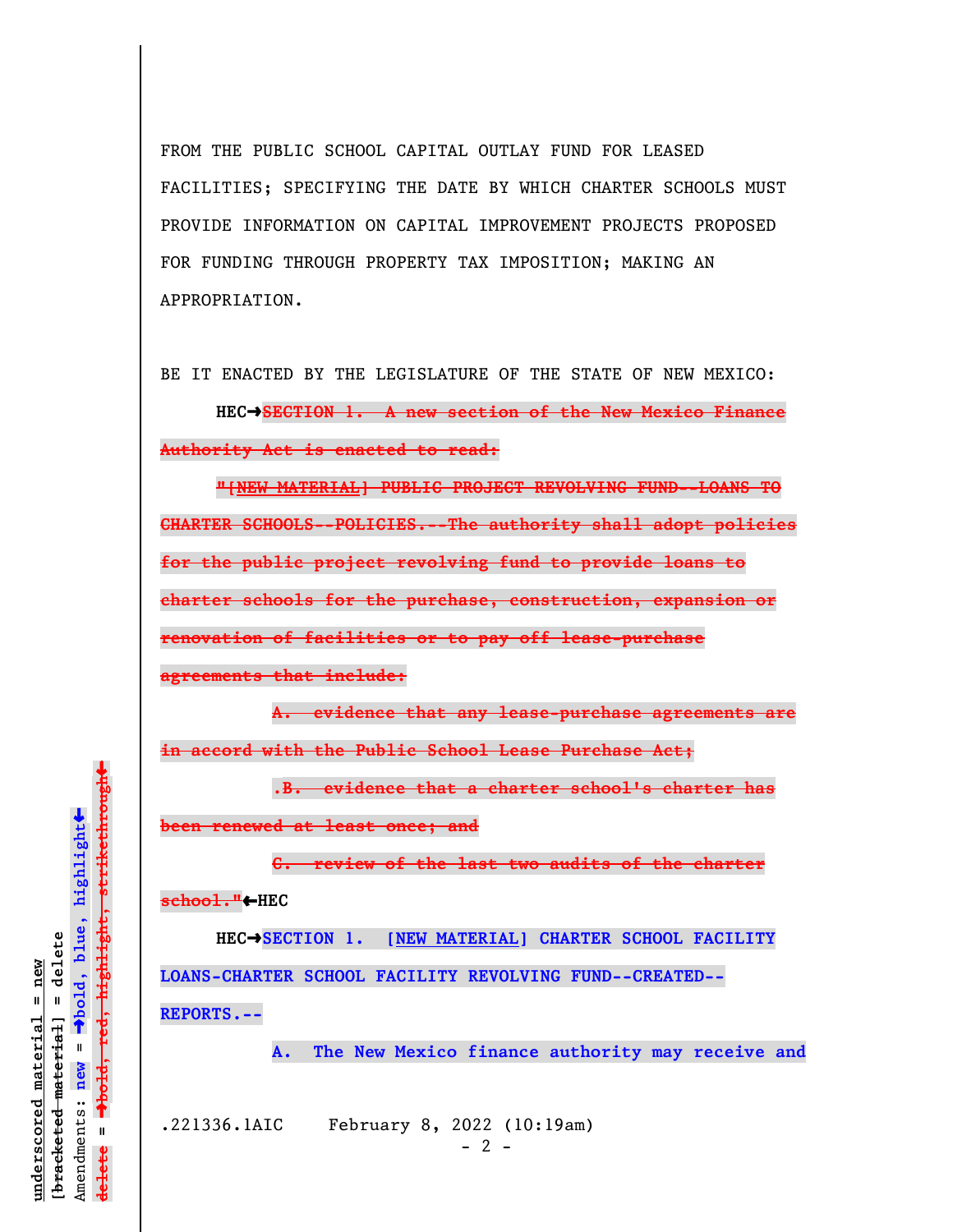**review applications for charter school facility loans pursuant to this section. The authority shall adopt rules to govern the application procedures and requirements for disbursing charter school facility loans and for determining the eligibility of charter schools for loans. The authority may make loans to a charter school for the purchase, construction, expansion or renovation of facilities or to pay off lease-purchase agreements; provided that an application shall include:**

**(1) evidence that any lease-purchase**

**agreements are in accordance with the Public School Lease Purchase Act;**

**(2) evidence that a charter school's charter has been renewed at least once; and**

**(3) a review of the last two audits of the charter school.**

**B. The authority may consult with the applicant's authorizer in evaluating applications; provided that a final determination shall be made solely by the authority.**

**C. Receipts from the repayment of principal or interest accrued on the charter school facility loans made and other fees or charges paid to the New Mexico finance authority in connection with charter school facility loans shall be deposited in the charter school facility revolving fund.**

**D. The "charter school facility revolving fund" is**

.221336.1AIC February 8, 2022 (10:19am)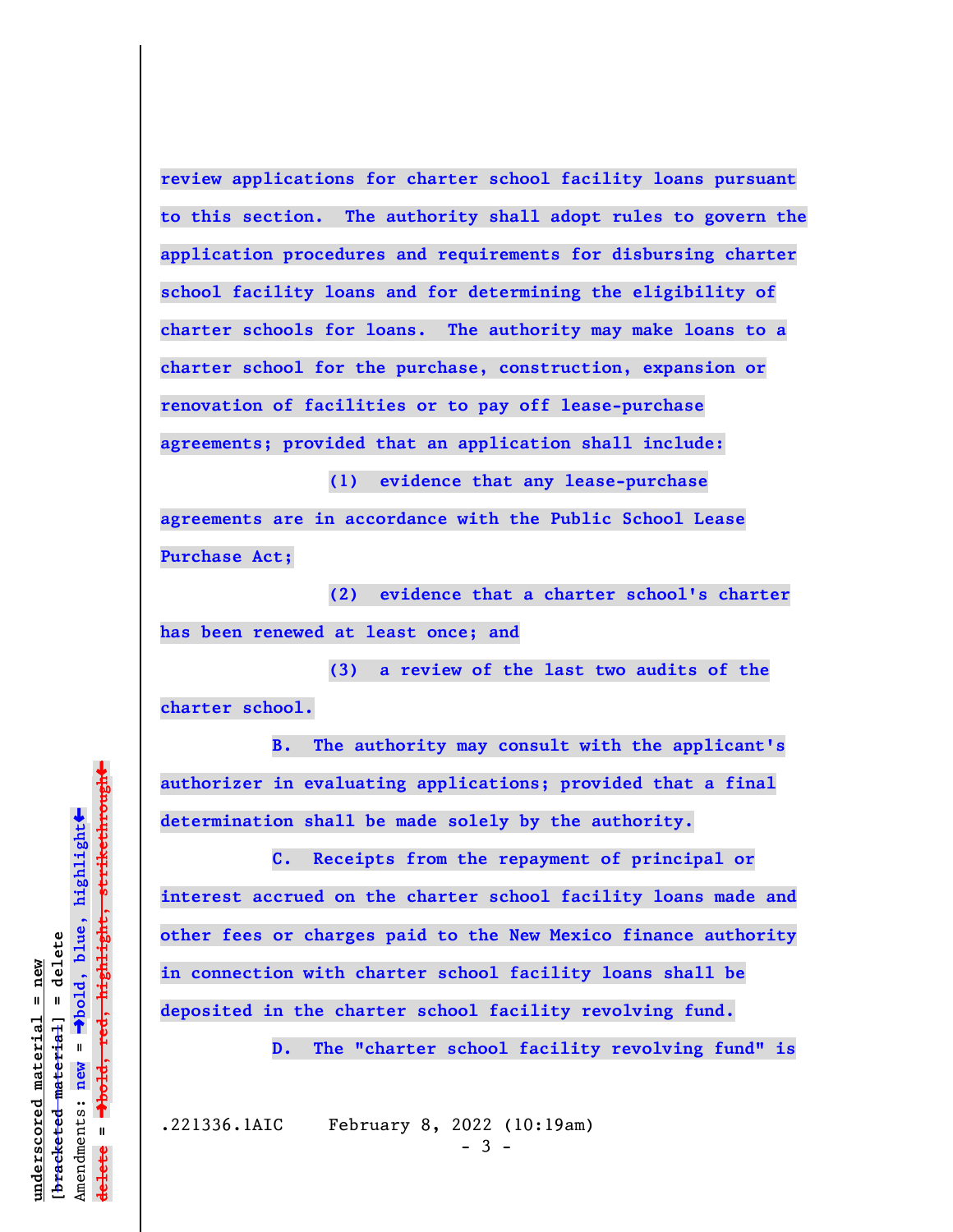**created within the New Mexico finance authority. The fund consists of appropriations, gifts, grants, donations and money otherwise accruing to the fund. The fund shall be administered by the authority as a separate account and may consist of such subaccounts as the authority deems necessary to carry out the purposes of the fund. The authority may establish procedures for administering the fund in accordance with the provisions of this section. Balances in the fund at the end of a fiscal year shall not revert to any other fund.**

**E. Money in the charter school facility revolving fund is appropriated to the New Mexico finance authority to make charter school facility loans and to pay the reasonably necessary administrative and other costs incurred by the authority in evaluating, processing, originating and servicing loans.**

**F. Money in the charter school facility revolving fund that is not needed for immediate disbursement, including money held in reserve, may be deposited or invested in the same manner as other funds administered by the New Mexico finance authority.**

**G. Prior to December 1, 2023 and each December 1 thereafter, the New Mexico finance authority shall submit a report to the New Mexico finance authority oversight committee. The report shall provide details regarding any loans made**

.221336.1AIC February 8, 2022 (10:19am)

- 4 -

 $\ddag$ º**bold, red, highlight, strikethrough**  $\ddot{\bullet}$ º**bold, blue, highlight**  $b$ racketed material] = delete **[bracketed material] = delete** inderscored material = new **underscored material = new** Amendments: new = Amendments: **new** =  $\mathbf{I}$ **delete =** lelete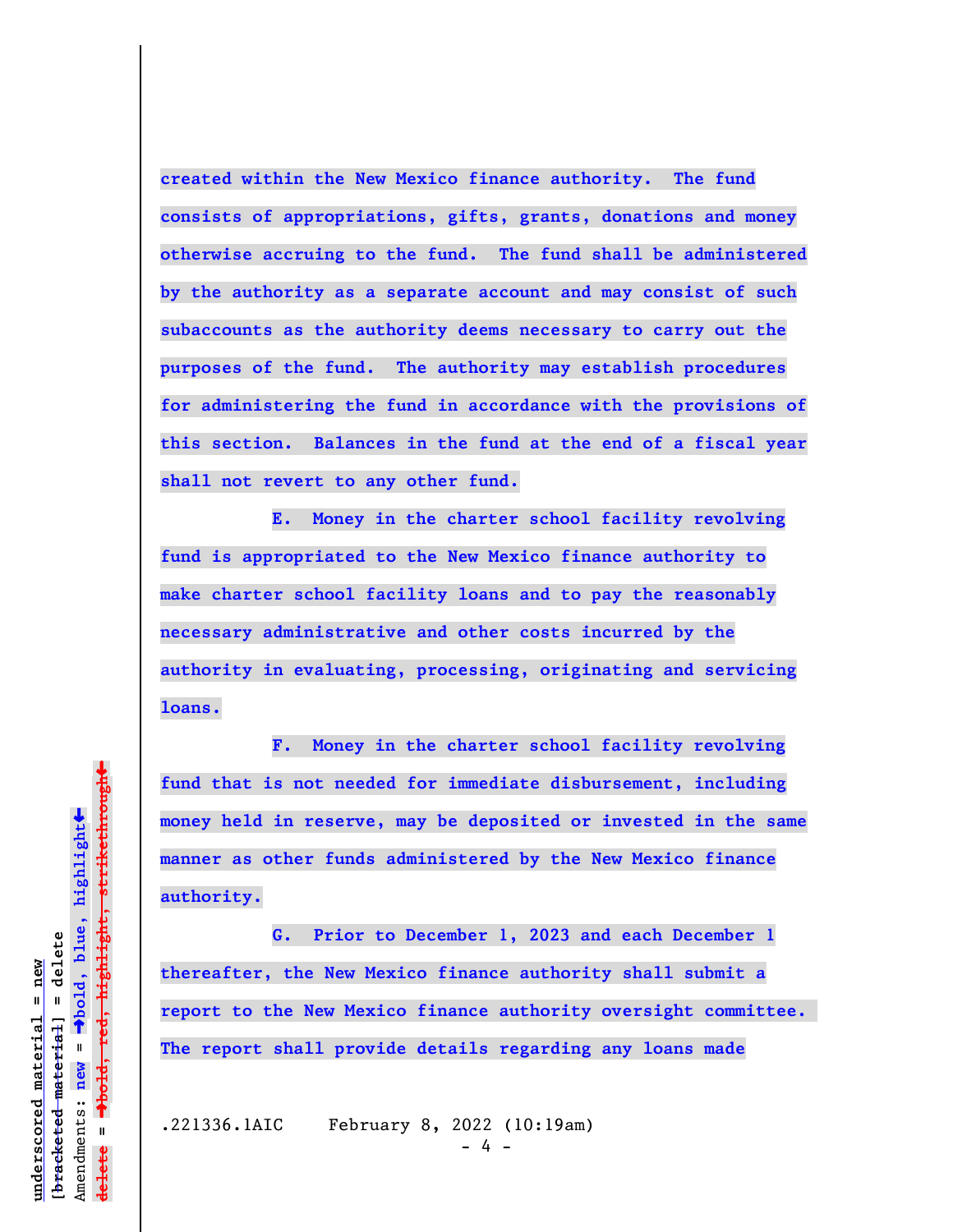**pursuant to this section.** 

**H. The New Mexico finance authority may exercise any power provided to the authority in the New Mexico Finance Authority Act to assist in the administration of this section; provided that the power is consistent with the provisions of** that act.←HEC

**SECTION 2.** Section 22-8B-4 NMSA 1978 (being Laws 1999, Chapter 281, Section 4, as amended by Laws 2021, Chapter 19, Section 2 and by Laws 2021, Chapter 37, Section 2) is amended to read:

"22-8B-4. CHARTER SCHOOLS' RIGHTS AND RESPONSIBILITIES-- OPERATION.--

A. A charter school shall be subject to all federal and state laws and constitutional provisions prohibiting discrimination on the basis of disability, physical or mental handicap, serious medical condition, race, creed, color, sex, gender identity, sexual orientation, spousal affiliation, national origin, religion, ancestry or need for special education services and shall not allow for the imposition of discipline, discrimination or disparate treatment against a student based on the student's race, religion or culture or because of the student's use of protective hairstyles or cultural or religious headdresses.

B. A charter school shall be governed by a governing body in the manner set forth in the charter contract; .221336.1AIC February 8, 2022 (10:19am)  $-5 -$ 

 $\ddag$ º**bold, red, highlight, strikethrough**  $\ddot{\bullet}$ º**bold, blue, highlight**  $b$ racketed material] = delete **[bracketed material] = delete** inderscored material = new **underscored material = new** Amendments: **new** =  $\bar{\mathbf{u}}$ Amendments: new  $\mathbf{I}$ **delete =**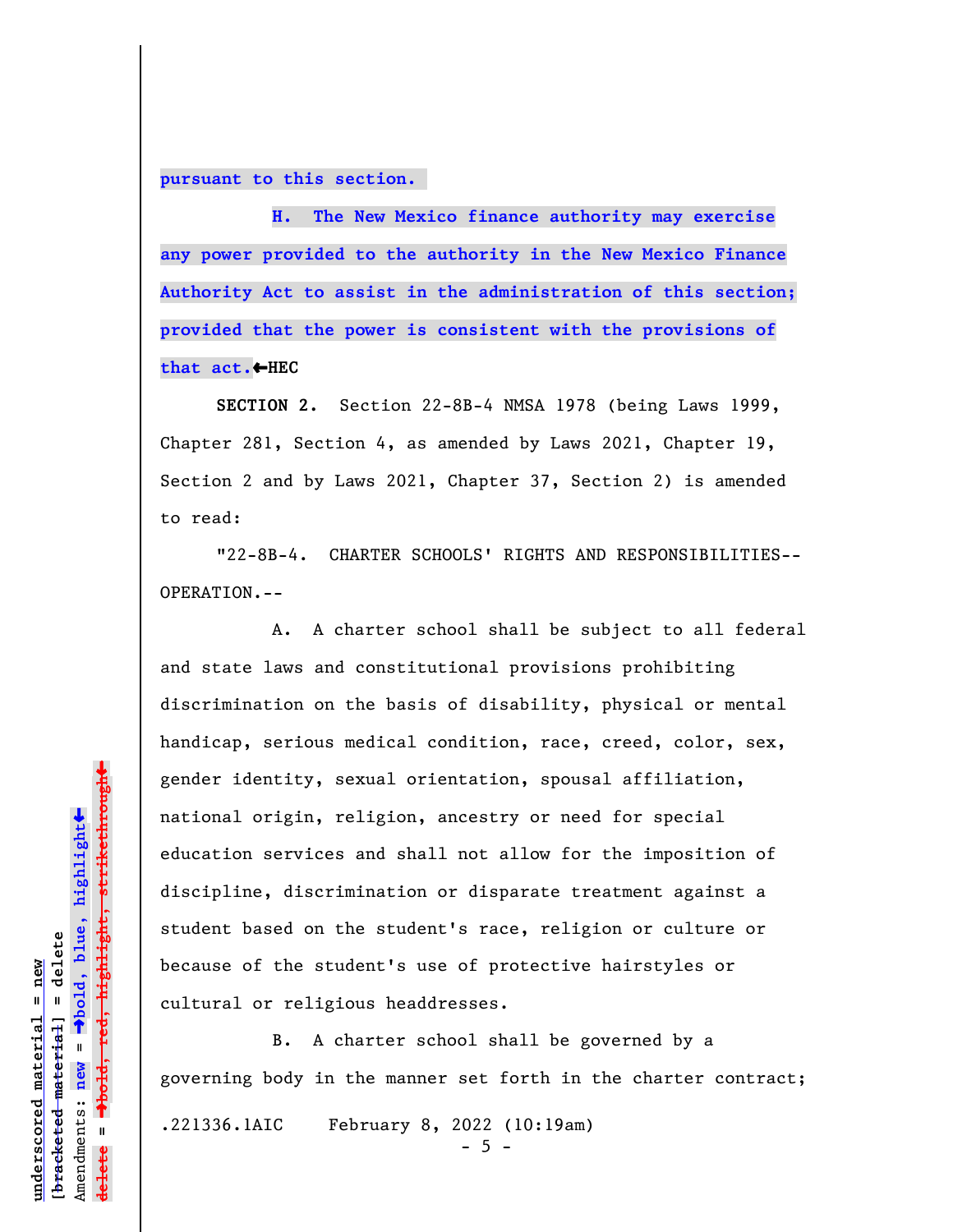provided that a governing body shall have at least five members; and provided further that no member of a governing body for a charter school that is initially approved on or after July 1, 2005 or whose charter is renewed on or after July 1, 2005 shall serve on the governing body of another charter school. No member of a local school board shall be a member of a governing body for a charter school or employed in any capacity by a locally chartered charter school located within the local school board's school district during the term of office for which the member was elected or appointed.

C. A charter school shall be responsible for:

(1) its own operation, including preparation of a budget, subject to audits pursuant to the Audit Act; and

(2) contracting for services and personnel matters.

D. A charter school may contract with a school district, a university or college, the state, another political subdivision of the state, the federal government or one of its agencies, a tribal government or any other third party for the use of a facility, its operation and maintenance and the provision of any service or activity that the charter school is required to perform in order to carry out the educational program described in its charter contract. Facilities used by a charter school shall meet the standards required pursuant to Section 22-8B-4.2 NMSA 1978.

.221336.1AIC February 8, 2022 (10:19am)

 $6 -$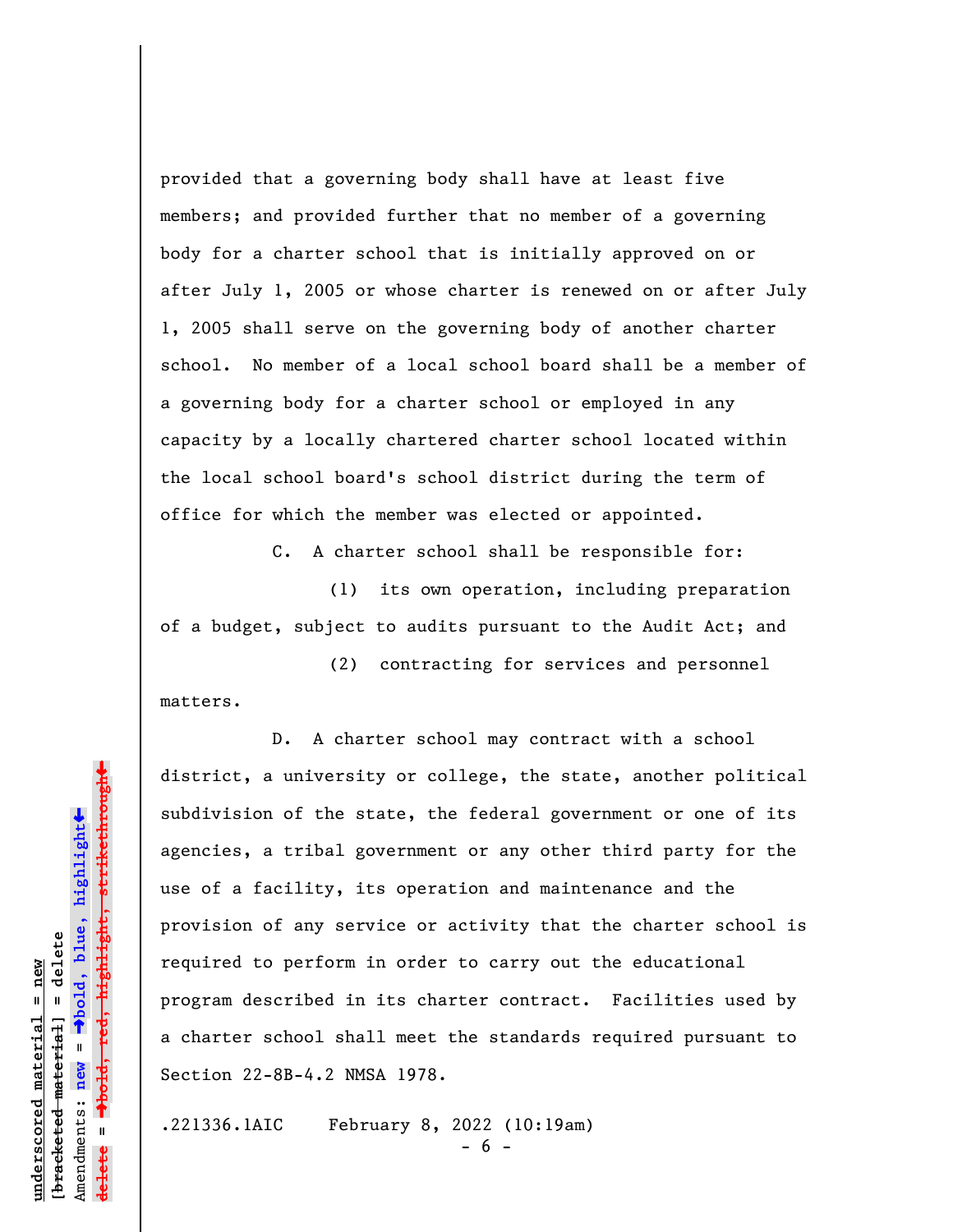E. A conversion school chartered before July 1, 2007 may choose to continue using the school district facilities and equipment it had been using prior to conversion, subject to the provisions of Subsection F of this section.

F.  $[**The**]$  A school district  $[\frac{in}{n}$  which a charter school is geographically located shall provide a charter school with] that has available land or one or more available facilities not currently used for other educational purposes shall make facilities and may make land available for lease, lease-purchase or purchase to the [school's] charter schools located in the school district for the charter schools' operations [unless the facilities are currently used for other educational purposes] and shall notify the charter schools of that availability no later than May 1 of each year. The public school facilities authority shall annually ensure that each school district with available land or one or more available facilities has provided that notification. A school district may develop a facility prioritization plan that identifies which charter schools may lease, lease-purchase or purchase available school district facilities. School-district-owned land shall not be considered available to a charter school if the school district has justified future use of that land through its five-year facilities master plan. An agreement for the use of school district facilities by a charter school may provide for reasonable lease payments; provided that the

.221336.1AIC February 8, 2022 (10:19am)

 $7 -$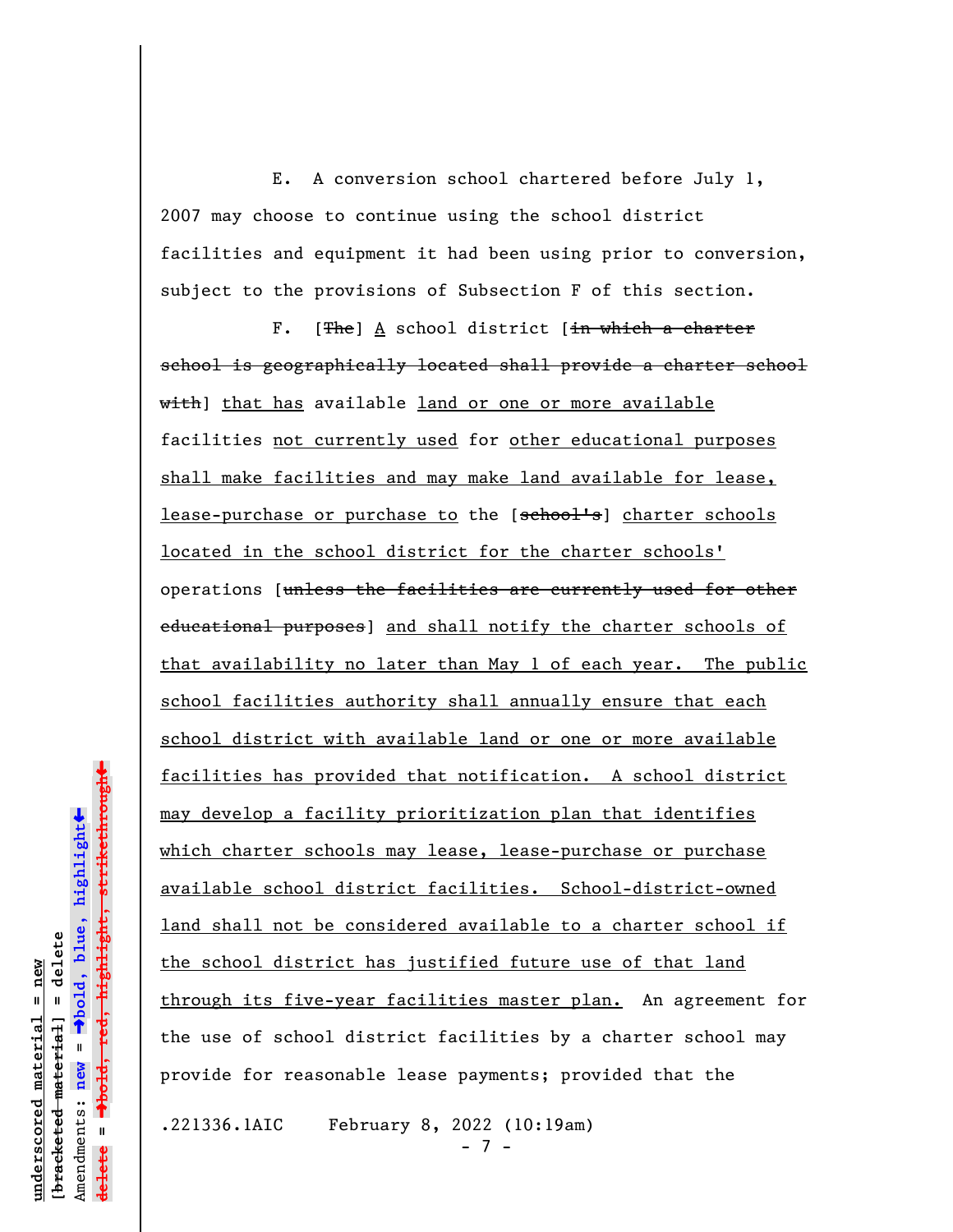payments do not exceed the sum of the lease reimbursement rate provided in [Subparagraph (b) of] Paragraph (l) of Subsection I of Section 22-24-4 NMSA 1978 plus any reimbursement for actual direct costs incurred by the school district in providing the facilities; and provided further that any lease payments received by a school district may be retained by the school district and shall not be considered to be cash balances in any calculation pursuant to Section 22-8-41 NMSA 1978. The available facilities provided by a school district to a charter school shall meet all occupancy standards as specified by the public school capital outlay council. As used in this subsection, "other educational purposes" includes health clinics, daycare centers, teacher training centers, school district administration functions and other ancillary services related to a school district's functions and operations.

G. A locally chartered charter school may pay the costs of operation and maintenance of its facilities or may contract with the school district to provide facility operation and maintenance services.

H. Locally chartered charter school facilities are eligible for state and local capital outlay funds and shall be included in the school district's five-year facilities plan.

I. A locally chartered charter school shall negotiate with a school district to provide transportation to students eligible for transportation under the provisions of

.221336.1AIC February 8, 2022 (10:19am)

- 8 -

 $\ddag$ º**bold, red, highlight, strikethrough**  $\ddot{\bullet}$ º**bold, blue, highlight** bracketed material] = delete **[bracketed material] = delete** inderscored material = new **underscored material = new** Amendments: **new** =  $\bar{\mathbf{u}}$ Amendments: new **delete =**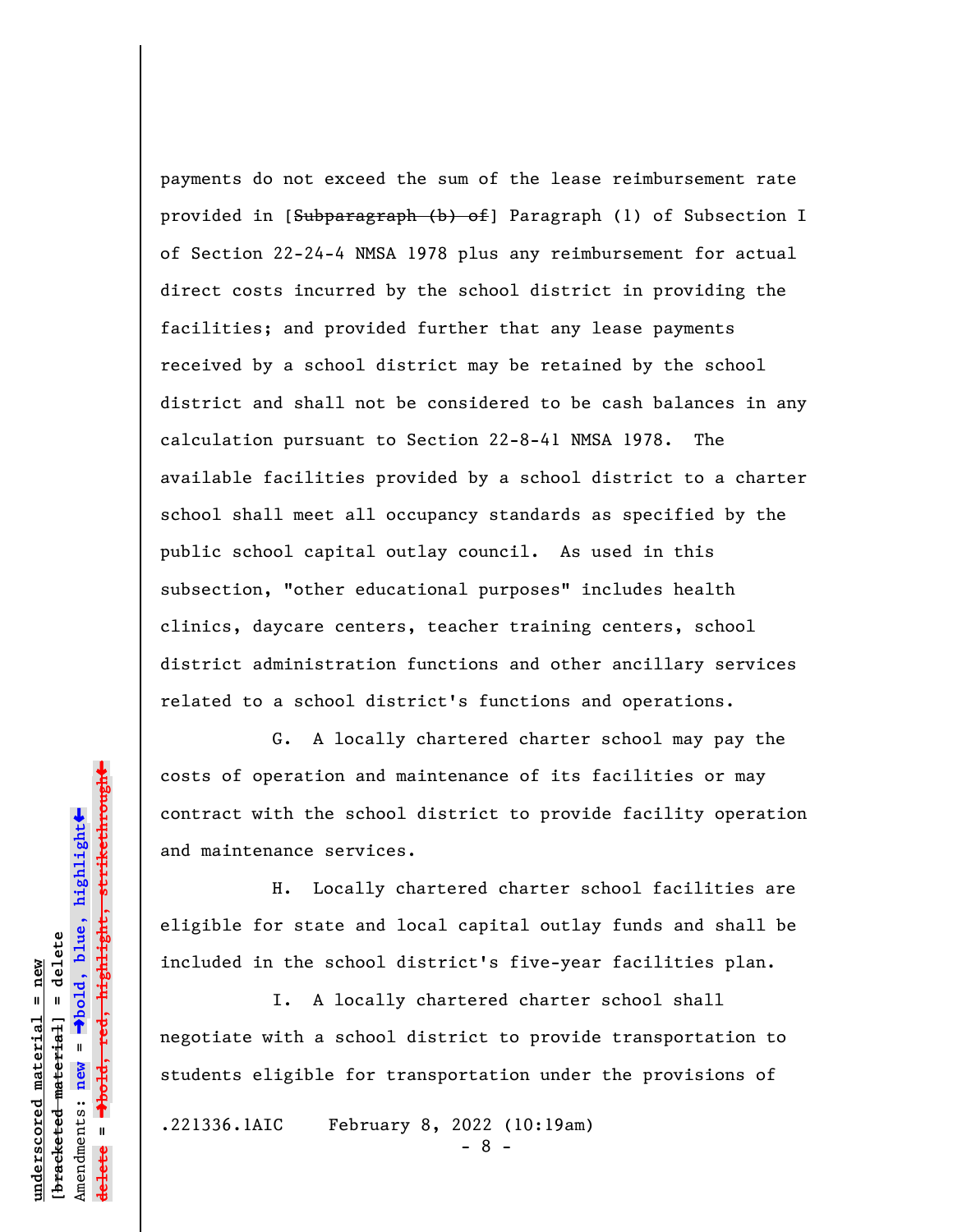the Public School Code. The school district, in conjunction with the charter school, may establish a limit for student transportation to and from the charter school site not to extend beyond the school district boundary.

J. A charter school shall be a nonsectarian, nonreligious and non-home-based public school.

K. Except as otherwise provided in the Public School Code, a charter school shall not charge tuition or have admission requirements.

L. With the approval of the chartering authority, a single charter school may maintain separate facilities at two or more locations within the same school district; but, for purposes of calculating program units pursuant to the Public School Finance Act, the separate facilities shall be treated together as one school.

M. A charter school shall be subject to the provisions of Section 22-2-8 NMSA 1978 and the Assessment and Accountability Act.

N. Within constitutional and statutory limits, a charter school may acquire and dispose of property; provided that, upon termination of the charter, all assets of the locally chartered charter school shall revert to the local school board and all assets of the state-chartered charter school shall revert to the state, except that, if all or any portion of a state-chartered charter school facility is

.221336.1AIC February 8, 2022 (10:19am)

 $-9 -$ 

highlight, strikethrough º**bold, red, highlight, strikethrough**  $\ddot{\bullet}$ º**bold, blue, highlight** bracketed material] = delete **[bracketed material] = delete** inderscored material = new **underscored material = new** Amendments: **new** =  $\mathbf{u}$ Amendments: new **delete =**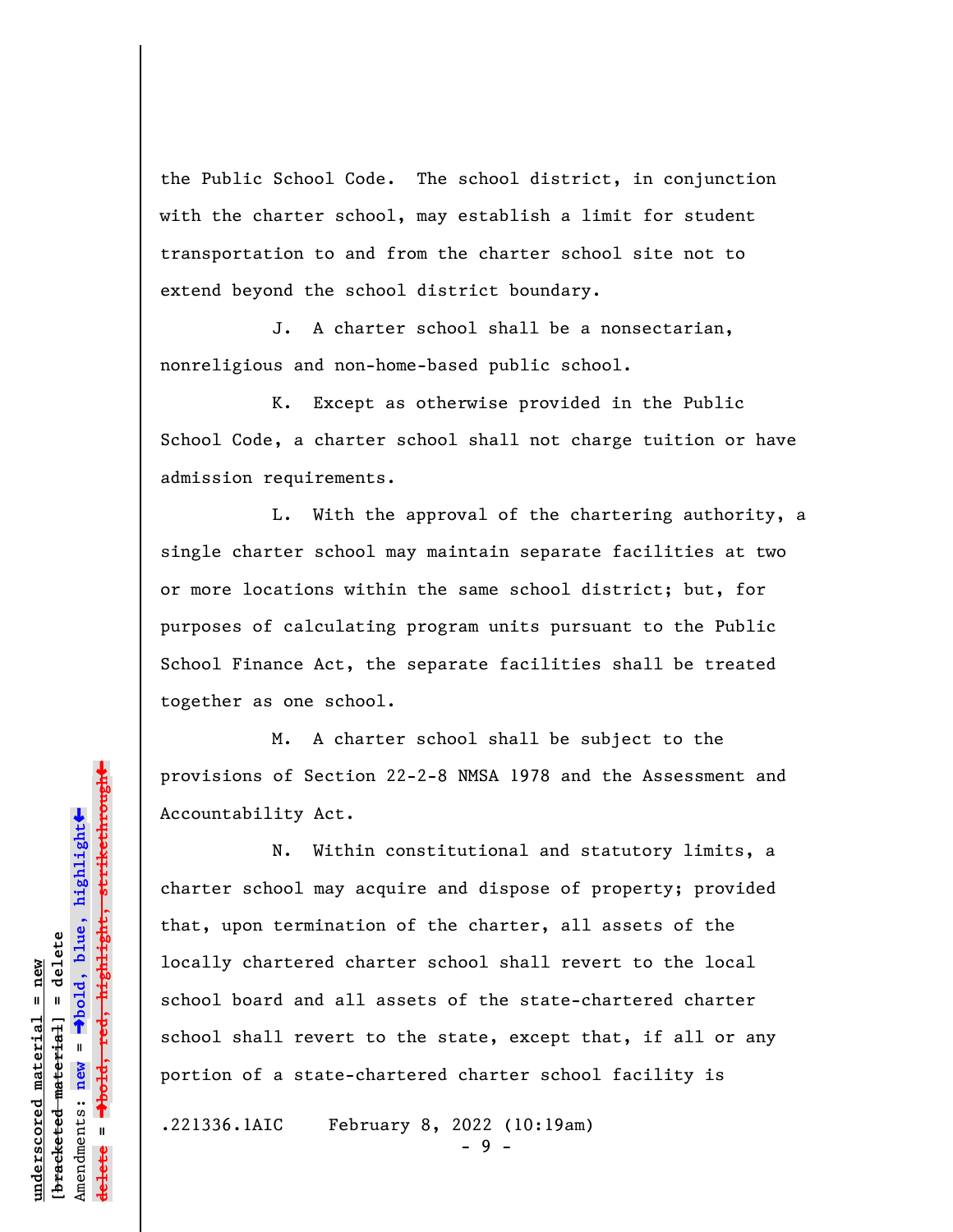financed with the proceeds of general obligation bonds issued by a local school board, the facility shall revert to the local school board.

O. The governing body of a charter school may accept or reject any charitable gift, grant, devise or bequest; provided that no such gift, grant, devise or bequest shall be accepted if subject to any condition contrary to law or to the terms of the charter. The particular gift, grant, devise or bequest shall be considered an asset of the charter school to which it is given.

P. The governing body may contract and sue and be sued. A local school board shall not be liable for any acts or omissions of the charter school.

Q. A charter school shall comply with all state and federal health and safety requirements applicable to public schools, including those health and safety codes relating to educational building occupancy.

R. A charter school is a public school that may contract with a school district or other party for provision of financial management, food services, transportation, facilities, education-related services or other services. The governing body shall not contract with a for-profit entity for the management of the charter school.

S. To enable state-chartered charter schools to submit required data to the department, an accountability data

.221336.1AIC February 8, 2022 (10:19am)

 $- 10 -$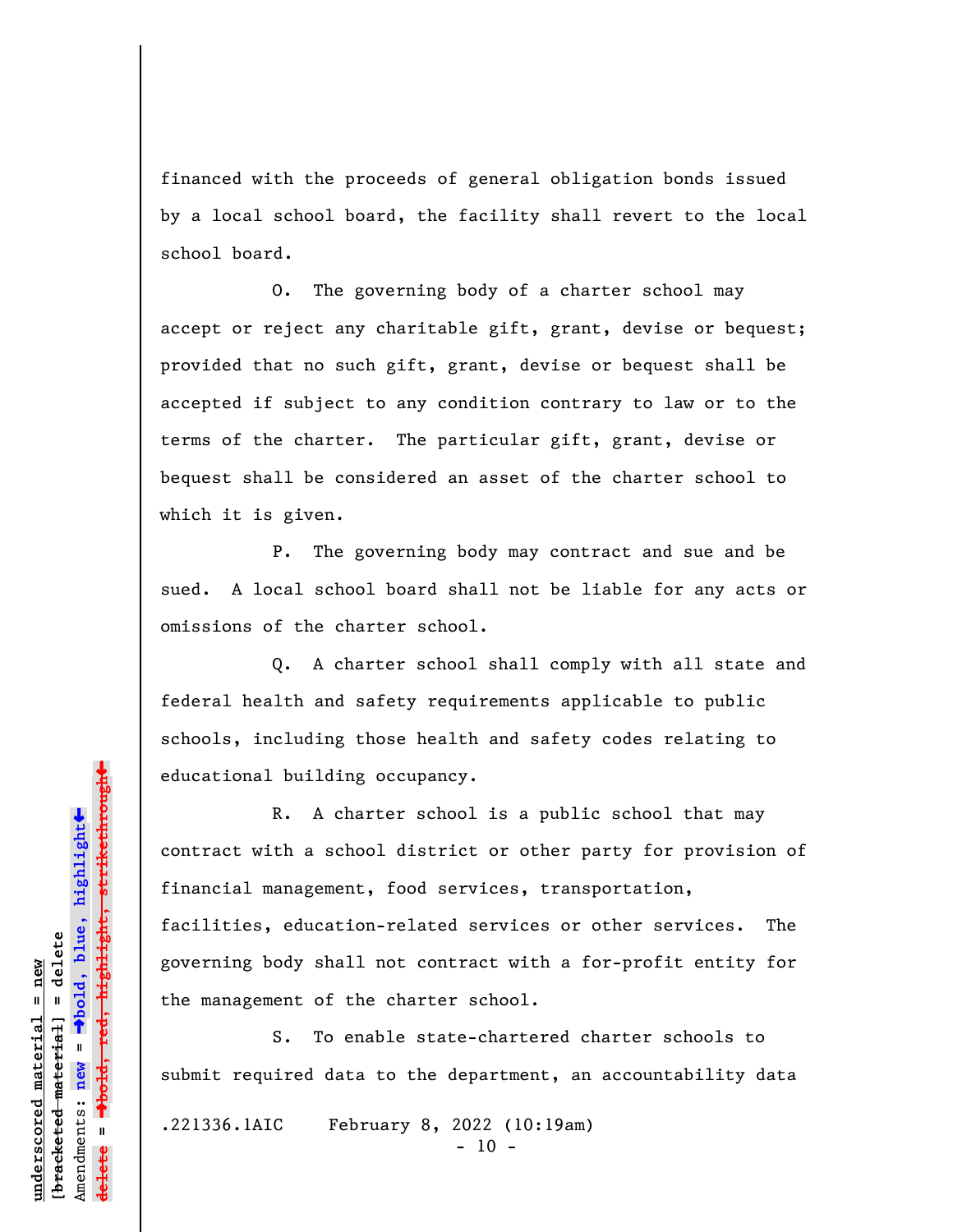system shall be maintained by the department.

T. A charter school shall comply with all applicable state and federal laws and rules related to providing special education services. Charter school students with disabilities and their parents retain all rights under the federal Individuals with Disabilities Education Act and its implementing state and federal rules. Each charter school is responsible for identifying, evaluating and offering a free appropriate public education to all eligible children who are accepted for enrollment in that charter school. The statechartered charter school, as a local educational agency, shall assume responsibility for determining students' needs for special education and related services. The division may promulgate rules to implement the requirements of this subsection.

U. As used in this section:

(1) "cultural or religious headdresses" includes hijabs, head wraps or other headdresses used as part of an individual's personal cultural or religious beliefs;

(2) "protective hairstyles" includes such hairstyles as braids, locs, twists, tight coils or curls, cornrows, bantu knots, afros, weaves, wigs or head wraps; and

(3) "race" includes traits historically associated with race, including hair texture, length of hair, protective hairstyles or cultural or religious headdresses."

.221336.1AIC February 8, 2022 (10:19am)

- 11 -

»º**bold, red, highlight, strikethrough** highlight, strikethrou  $\ddot{\bullet}$ º**bold, blue, highlight** bracketed material] = delete **[bracketed material] = delete** inderscored material = new **underscored material = new** Amendments: **new** =  $\bar{\mathbf{u}}$ Amendments: new **delete =**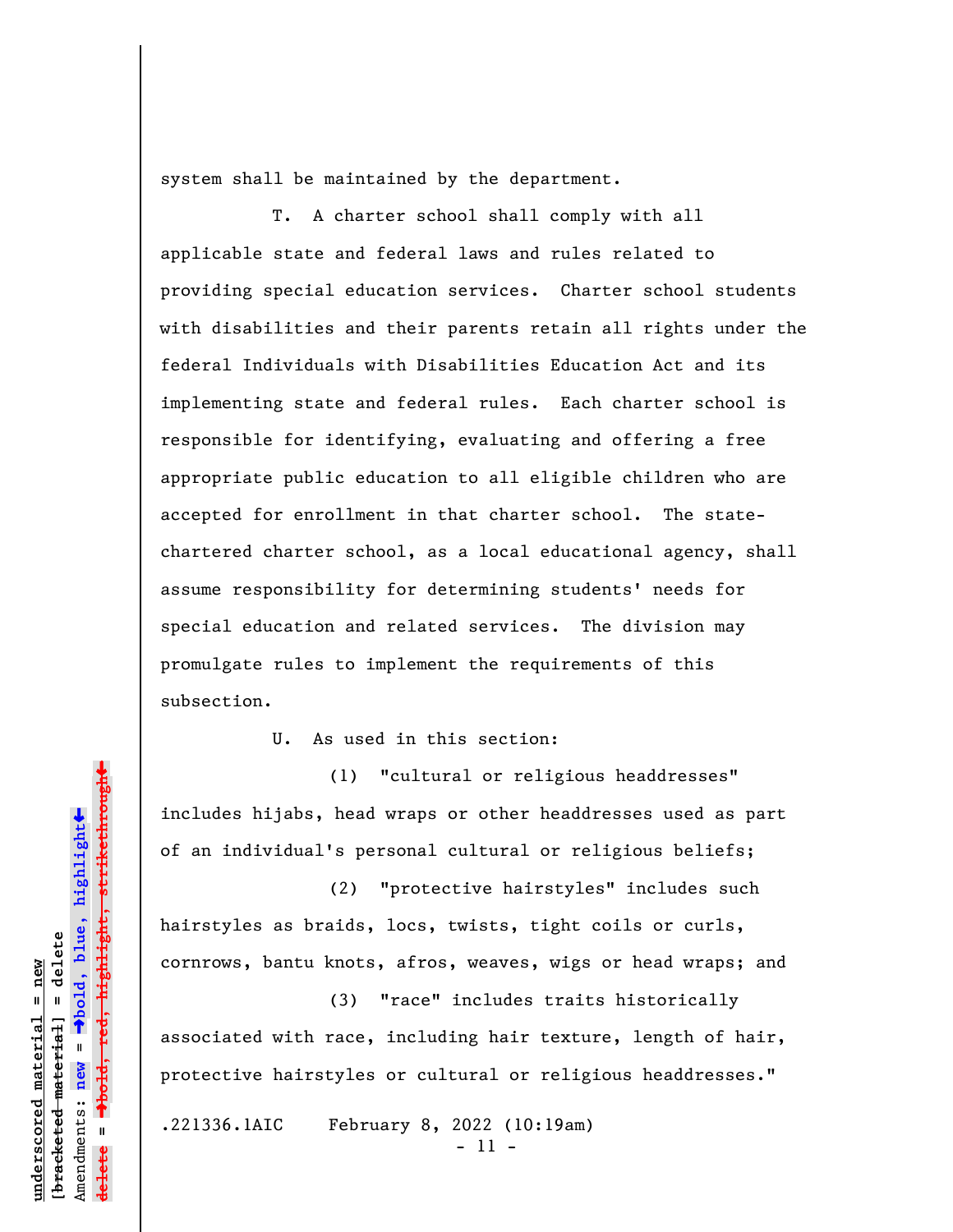**SECTION 3.** Section 22-24-4 NMSA 1978 (being Laws 1975, Chapter 235, Section 4, as amended) is amended to read:

"22-24-4. PUBLIC SCHOOL CAPITAL OUTLAY FUND CREATED--  $USE. - -$ 

A. The "public school capital outlay fund" is created. Balances remaining in the fund at the end of each fiscal year shall not revert.

B. Except as provided in Subsections G and I through Q of this section, money in the fund may be used only for capital expenditures deemed necessary by the council for an adequate educational program.

C. The council may authorize the purchase by the authority of portable classrooms to be loaned to school districts to meet a temporary requirement. Payment for these purchases shall be made from the fund. Title to and custody of the portable classrooms shall rest in the authority. The council shall authorize the lending of the portable classrooms to school districts upon request and upon finding that sufficient need exists. Application for use or return of state-owned portable classroom buildings shall be submitted by school districts to the council. Expenses of maintenance of the portable classrooms while in the custody of the authority shall be paid from the fund; expenses of maintenance and insurance of the portable classrooms while in the custody of a school district shall be the responsibility of the school

.221336.1AIC February 8, 2022 (10:19am)

- 12 -

 $\ddag$ º**bold, red, highlight, strikethrough**  $\ddot{\bullet}$ º**bold, blue, highlight** bracketed material] = delete **[bracketed material] = delete** inderscored material = new **underscored material = new** Amendments: **new** =  $\mathbf{u}$ Amendments: new **delete =**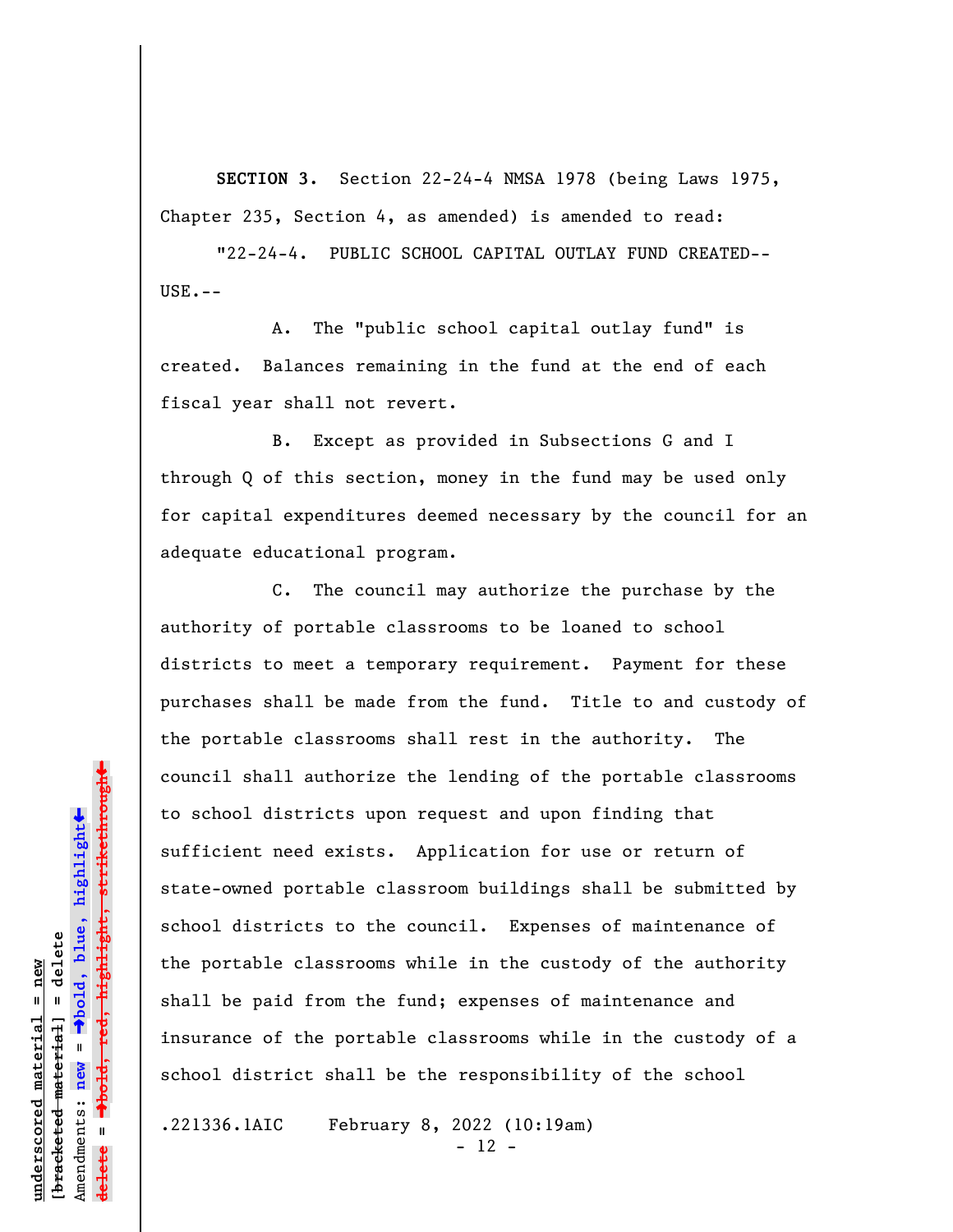district. The council may authorize the permanent disposition of the portable classrooms by the authority with prior approval of the state board of finance.

D. Applications for assistance from the fund shall be made by school districts to the council in accordance with requirements of the council. Except as provided in Subsection K of this section, the council shall require as a condition of application that a school district have a current five-year facilities plan that shall include a current preventive maintenance plan to which the school adheres for each public school in the school district.

E. The council shall review all requests for assistance from the fund and shall allocate funds only for those capital outlay projects that meet the criteria of the Public School Capital Outlay Act.

F. Money in the fund shall be disbursed by warrant of the department of finance and administration on vouchers signed by the secretary of finance and administration following certification by the council that an application has been approved or an expenditure has been ordered by a court pursuant to Section 22-24-5.4 NMSA 1978. At the discretion of the council, money for a project shall be distributed as follows:

(1) up to ten percent of the portion of the project cost funded with distributions from the fund or five percent of the total project cost, whichever is greater, may be

.221336.1AIC February 8, 2022 (10:19am)

 $- 13 -$ 

 $\ddag$ º**bold, red, highlight, strikethrough**  $\ddot{\bullet}$ º**bold, blue, highlight**  $b$ racketed material] = delete **[bracketed material] = delete** inderscored material = new **underscored material = new** Amendments: **new** =  $\mathbf{u}$ Amendments: new **delete =**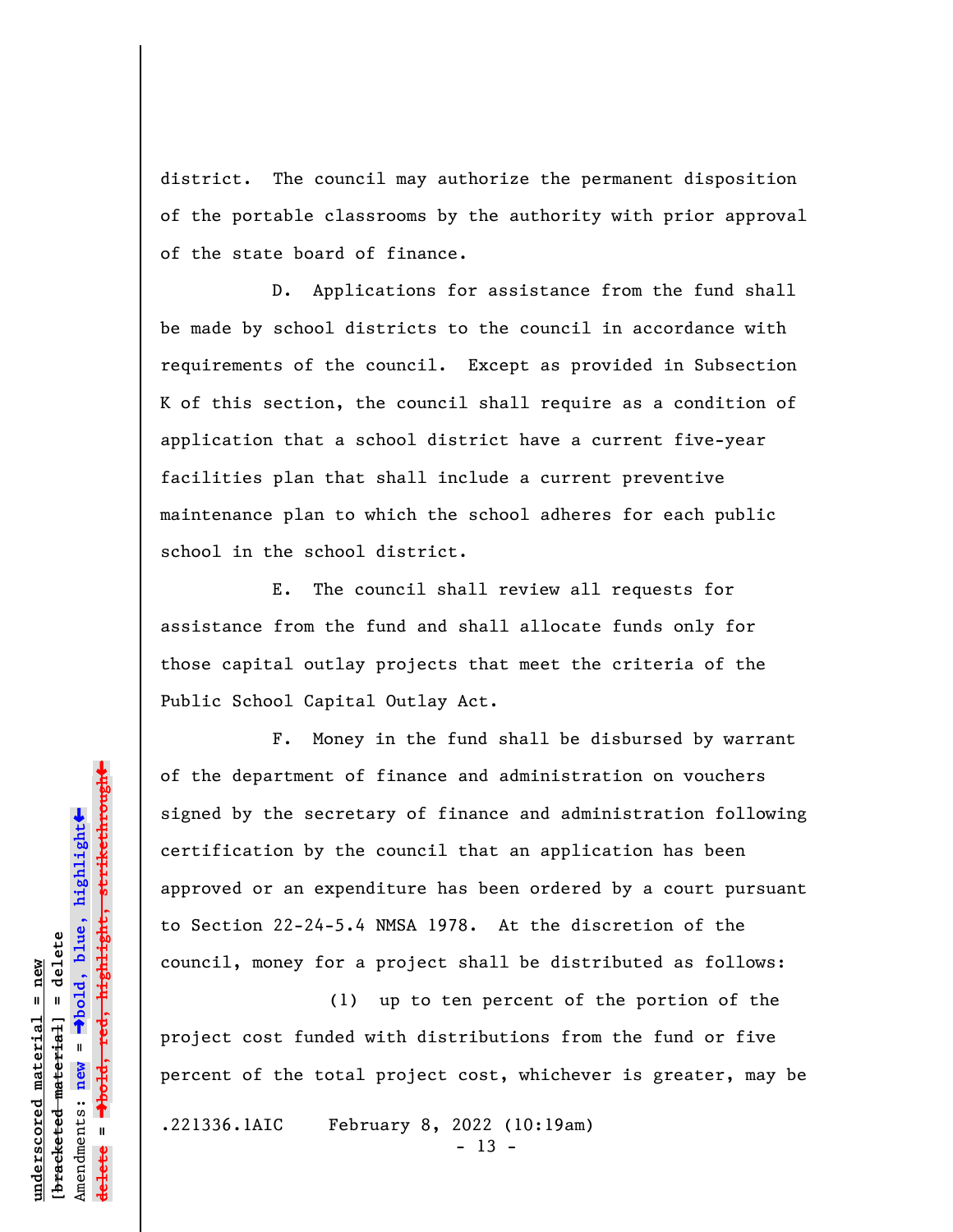paid to the school district before work commences with the balance of the grant award made on a cost-reimbursement basis; or

(2) the council may authorize payments directly to the contractor.

G. Balances in the fund may be annually appropriated for the core administrative functions of the authority pursuant to the Public School Capital Outlay Act, and, in addition, balances in the fund may be expended by the authority, upon approval of the council, for project management expenses; provided that:

(1) the total annual expenditures from the fund for the core administrative functions pursuant to this subsection shall not exceed five percent of the average annual grant assistance authorized from the fund during the three previous fiscal years; and

(2) any unexpended or unencumbered balance remaining at the end of a fiscal year from the expenditures authorized in this subsection shall revert to the fund.

H. The fund may be expended by the council for building system repair, renovation or replacement initiatives with projects to be identified by the council pursuant to Section 22-24-4.6 NMSA 1978; provided that money allocated pursuant to this subsection shall be expended within three years of the allocation.

.221336.1AIC February 8, 2022 (10:19am)  $- 14 -$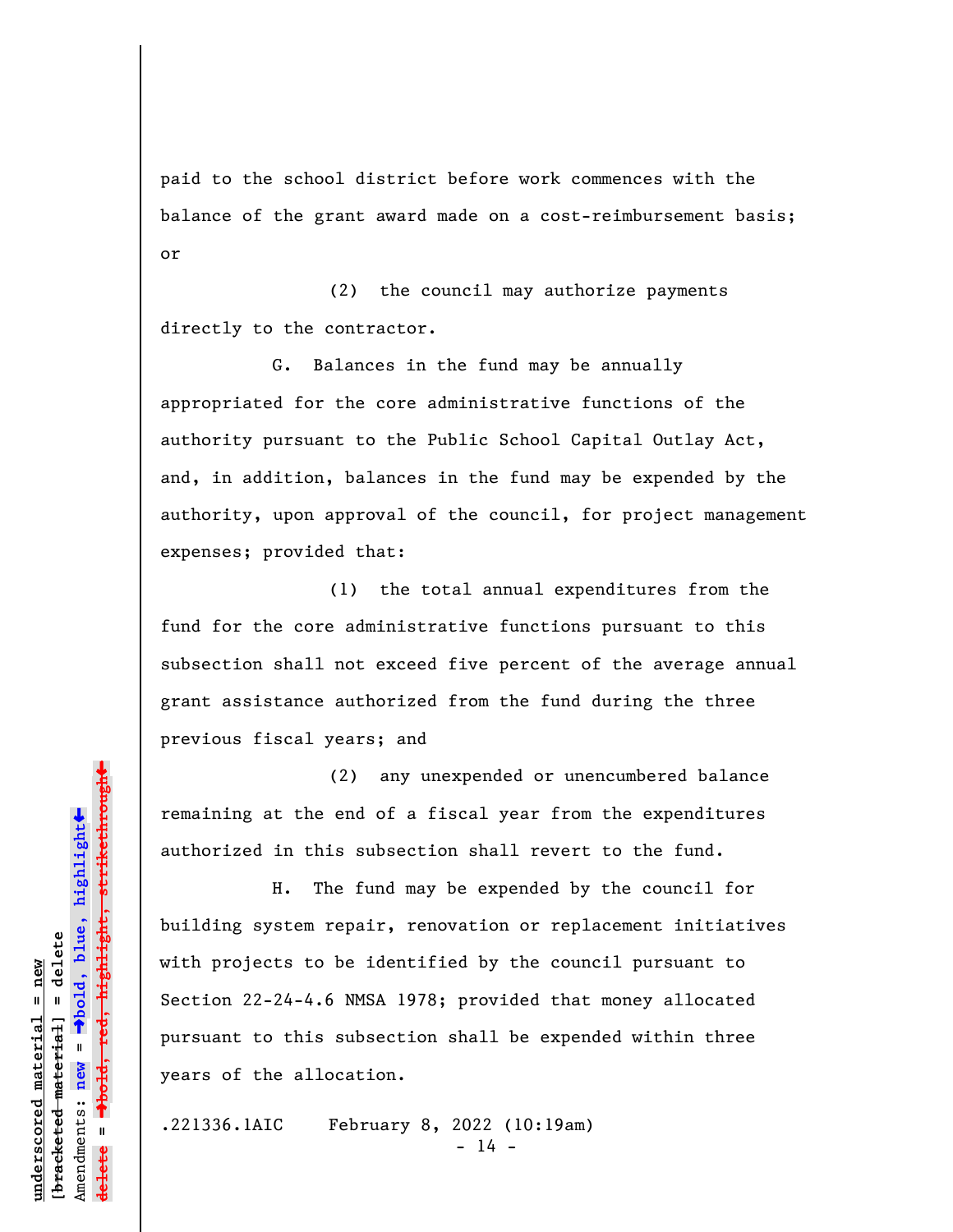I. The fund may be expended annually by the council for grants to school districts for the purpose of making lease payments for [classroom] facilities, including facilities leased by charter schools. The grants shall be made upon application by the school districts and pursuant to rules adopted by the council; provided that an application on behalf of a charter school shall be made by the school district, but, if the school district fails to make an application on behalf of a charter school, the charter school may submit its own application. The following criteria shall apply to the grants:

(1) the amount of a grant to a school district or charter school shall not exceed:

(a) the actual annual lease payments owed for leasing [classroom space for schools, including charter schools, in the school district] a facility; or

multiplied by the MEM using the leased [classroom] facilities; provided that in fiscal year 2009 and in each subsequent fiscal year, this amount shall be adjusted by the percentage change between the penultimate calendar year and the immediately preceding calendar year of the consumer price index for the United States, all items, as published by the United States department of labor;

(b) seven hundred dollars (\$700)

(2) a grant received for the lease payments of a charter school may be used by that charter school as a state

.221336.1AIC February 8, 2022 (10:19am)

 $- 15 -$ 

»º**bold, red, highlight, strikethrough** highlight, strikethrough  $\ddot{\bullet}$ º**bold, blue, highlight** bracketed material] = delete **[bracketed material] = delete** inderscored material = new **underscored material = new** Amendments: **new** =  $\mathbf{I}$ Amendments: new **delete =**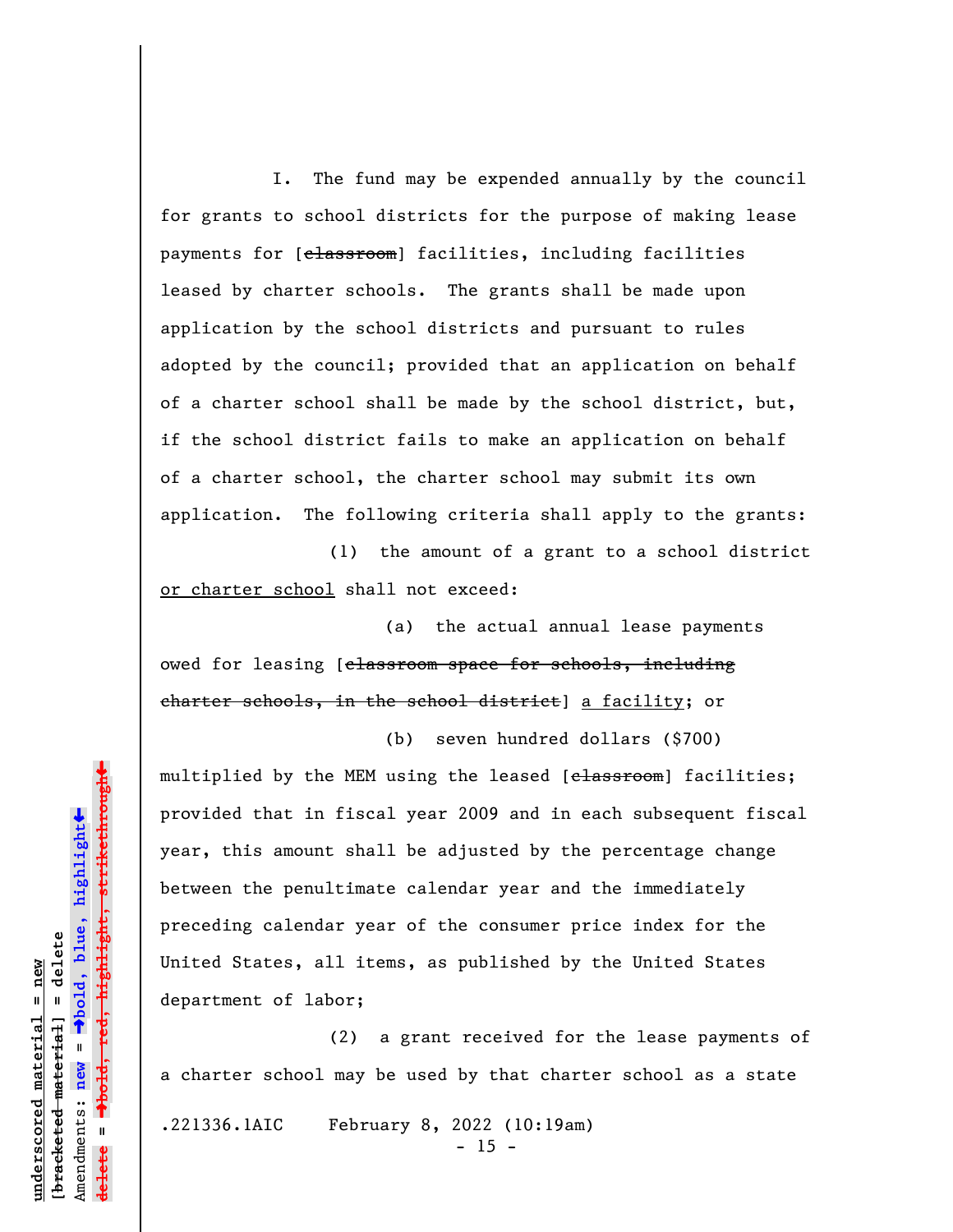match necessary to obtain federal grants pursuant to the federal Every Student Succeeds Act;

(3) at the end of each fiscal year, any unexpended or unencumbered balance of the [appropriation] grant shall revert to the fund;

(4) no grant shall be made for lease payments due pursuant to a financing agreement under which the facilities may be purchased for a price that is reduced according to the lease payments made unless:

(a) the agreement has been approved pursuant to the provisions of the Public School Lease Purchase Act; and

(b) the facilities are leased by a charter school;

(5) if the lease payments are made pursuant to a financing agreement under which the facilities may be purchased for a price that is reduced according to the lease payments made, neither a grant nor any provision of the Public School Capital Outlay Act creates a legal obligation for the school district or charter school to continue the lease from year to year or to purchase the facilities nor does it create a legal obligation for the state to make subsequent grants pursuant to the provisions of this subsection; and

(6) as used in this subsection:

(a) "MEM" means: 1) the average

.221336.1AIC February 8, 2022 (10:19am)

 $- 16 -$ 

º**bold, red, highlight, strikethrough** highlight, strikethrough  $\ddot{\bullet}$ º**bold, blue, highlight** bracketed material] = delete **[bracketed material] = delete** inderscored material = new **underscored material = new** Amendments: **new** =  $\mathbf{I}$ Amendments: new **delete =**

»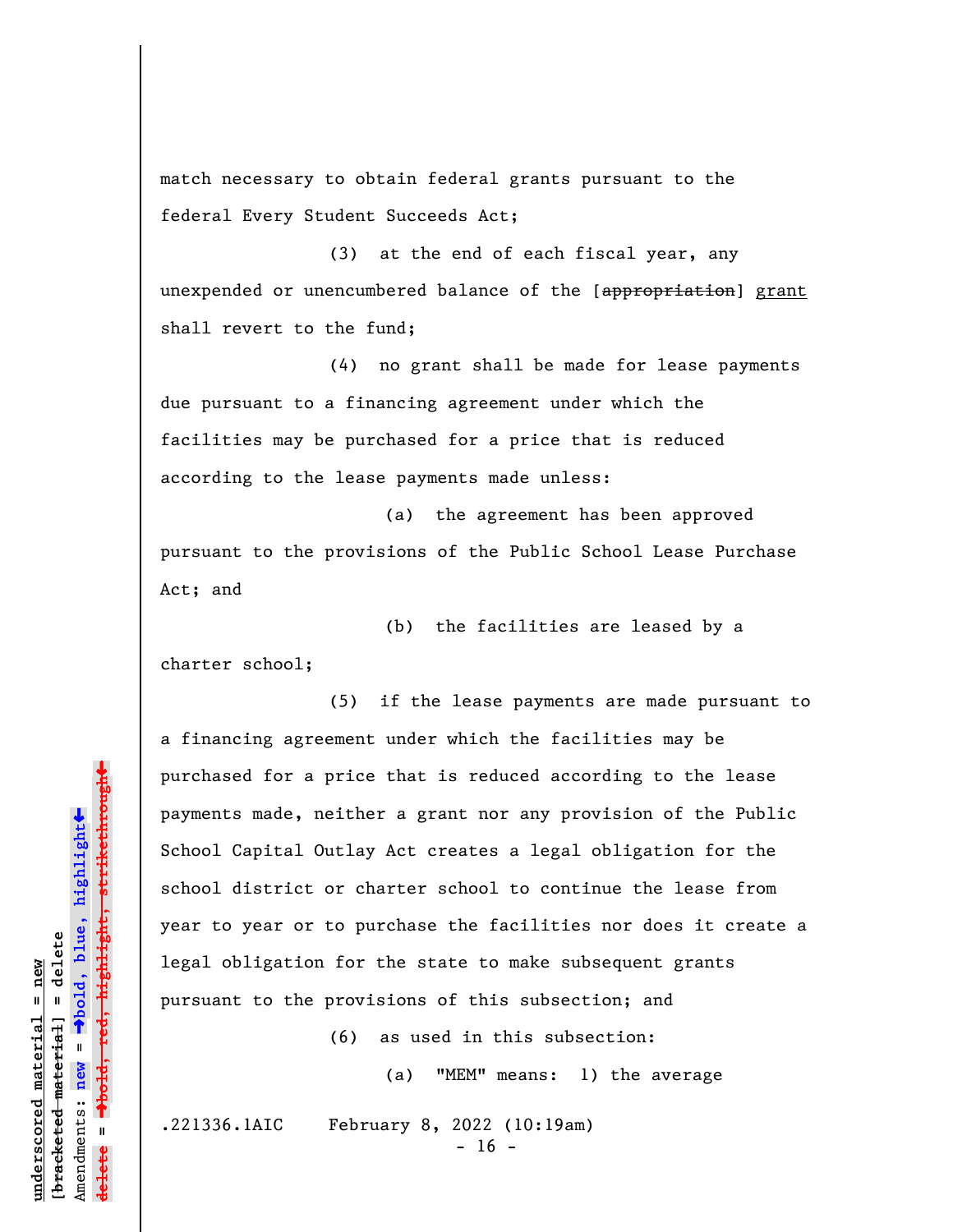full-time-equivalent enrollment using leased [classroom] facilities on the second and third reporting dates of the prior school year; or 2) in the case of an approved charter school that has not commenced classroom instruction, the estimated full-time-equivalent enrollment that will use leased [classroom] facilities in the first year of instruction, as shown in the approved charter school application; provided that, after the second reporting date of the current school year, the MEM shall be adjusted to reflect the full-timeequivalent enrollment on that date; and

(b) "[classroom] facilities" [or "classroom space"] includes the space needed [as determined by the minimum required under the statewide adequacy standards] for [the direct administration of] school activities.

J. In addition to other authorized expenditures from the fund, up to one percent of the average grant assistance authorized from the fund during the three previous fiscal years may be expended in each fiscal year by the authority to pay the state fire marshal, the construction industries division of the regulation and licensing department and local jurisdictions having authority from the state to permit and inspect projects for expenditures made to permit and inspect projects funded in whole or in part under the Public School Capital Outlay Act. The authority may enter into contracts with the state fire marshal, the construction

.221336.1AIC February 8, 2022 (10:19am)

- 17 -

Dold, red, highlight, strikethrough º**bold, red, highlight, strikethrough**  $\ddot{\bullet}$ º**bold, blue, highlight**  $b$ racketed material] = delete **[bracketed material] = delete** inderscored material = new **underscored material = new** Amendments: **new** =  $\mathbf{I}$ Amendments: new **delete =**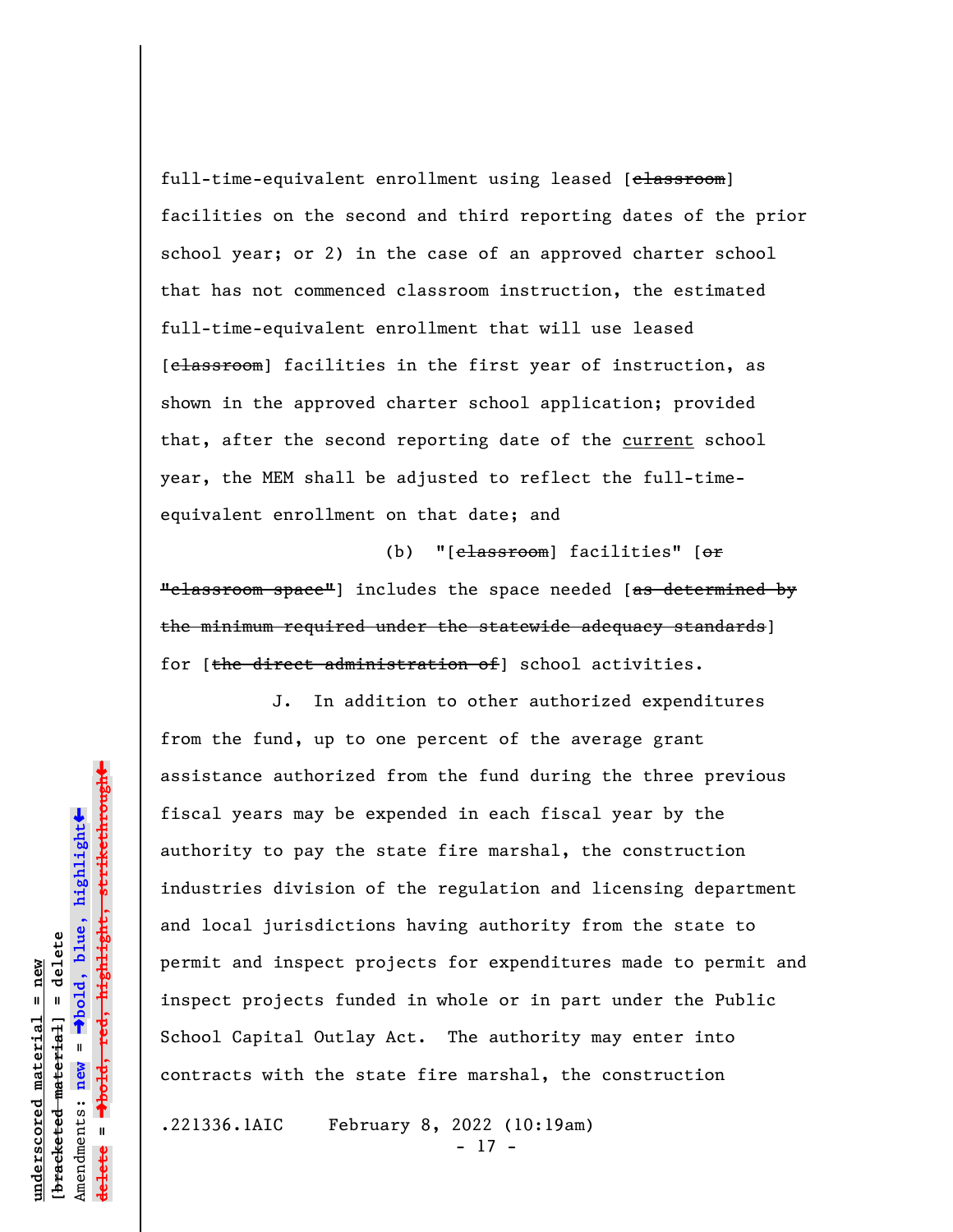industries division or the appropriate local authorities to carry out the provisions of this subsection. Such a contract may provide for initial estimated payments from the fund prior to the expenditures if the contract also provides for additional payments from the fund if the actual expenditures exceed the initial payments and for repayments back to the fund if the initial payments exceed the actual expenditures. Money distributed from the fund to the state fire marshal or the construction industries division pursuant to this subsection shall be used to supplement, rather than supplant, appropriations to those entities.

K. Pursuant to guidelines established by the council, allocations from the fund may be made to assist school districts in developing and updating five-year facilities plans required by the Public School Capital Outlay Act; provided that:

(1) no allocation shall be made unless the council determines that the school district is willing and able to pay the portion of the total cost of developing or updating the plan that is not funded with the allocation from the fund. Except as provided in Paragraph (2) of this subsection, the portion of the total cost to be paid with the allocation from the fund shall be determined pursuant to the methodology in Subsection B of Section 22-24-5 NMSA 1978; or

(2) the allocation from the fund may be used .221336.1AIC February 8, 2022 (10:19am)

- 18 -

»º**bold, red, highlight, strikethrough** <del>highlight,strikethrou</del>  $\ddot{\bullet}$ º**bold, blue, highlight** bracketed material] = delete **[bracketed material] = delete** inderscored material = new **underscored material = new** Amendments: **new** =  $\mathbf{u}$ Amendments: new **delete =**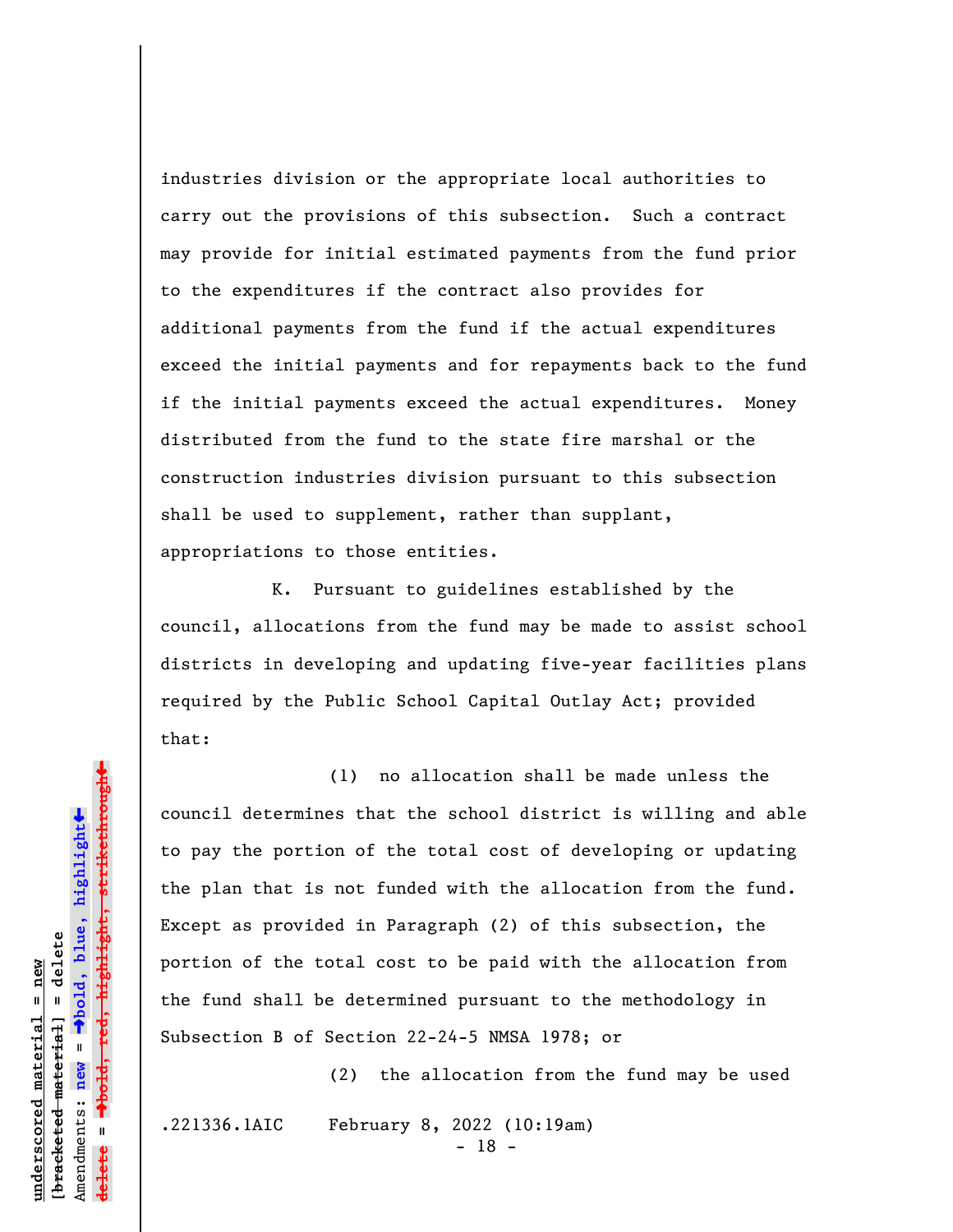to pay the total cost of developing or updating the plan if:

(a) the school district has fewer than an average of six hundred full-time-equivalent students on the second and third reporting dates of the prior school year; or (b) the school district meets all of the

following requirements: 1) the school district has fewer than an average of one thousand full-time-equivalent students on the second and third reporting dates of the prior school year; 2) the school district has at least seventy percent of its students eligible for free or reduced-fee lunch; 3) the state share of the total cost, if calculated pursuant to the methodology in Subsection B of Section 22-24-5 NMSA 1978, would be less than fifty percent; and 4) for all educational purposes, the school district has a residential property tax rate of at least seven dollars (\$7.00) on each one thousand dollars (\$1,000) of taxable value, as measured by the sum of all rates imposed by resolution of the local school board plus rates set to pay interest and principal on outstanding school district general obligation bonds.

L. Upon application by a school district, allocations from the fund may be made by the council for the purpose of demolishing abandoned school district facilities; provided that:

(1) the costs of continuing to insure an abandoned facility outweigh any potential benefit when and if a .221336.1AIC February 8, 2022 (10:19am)

- 19 -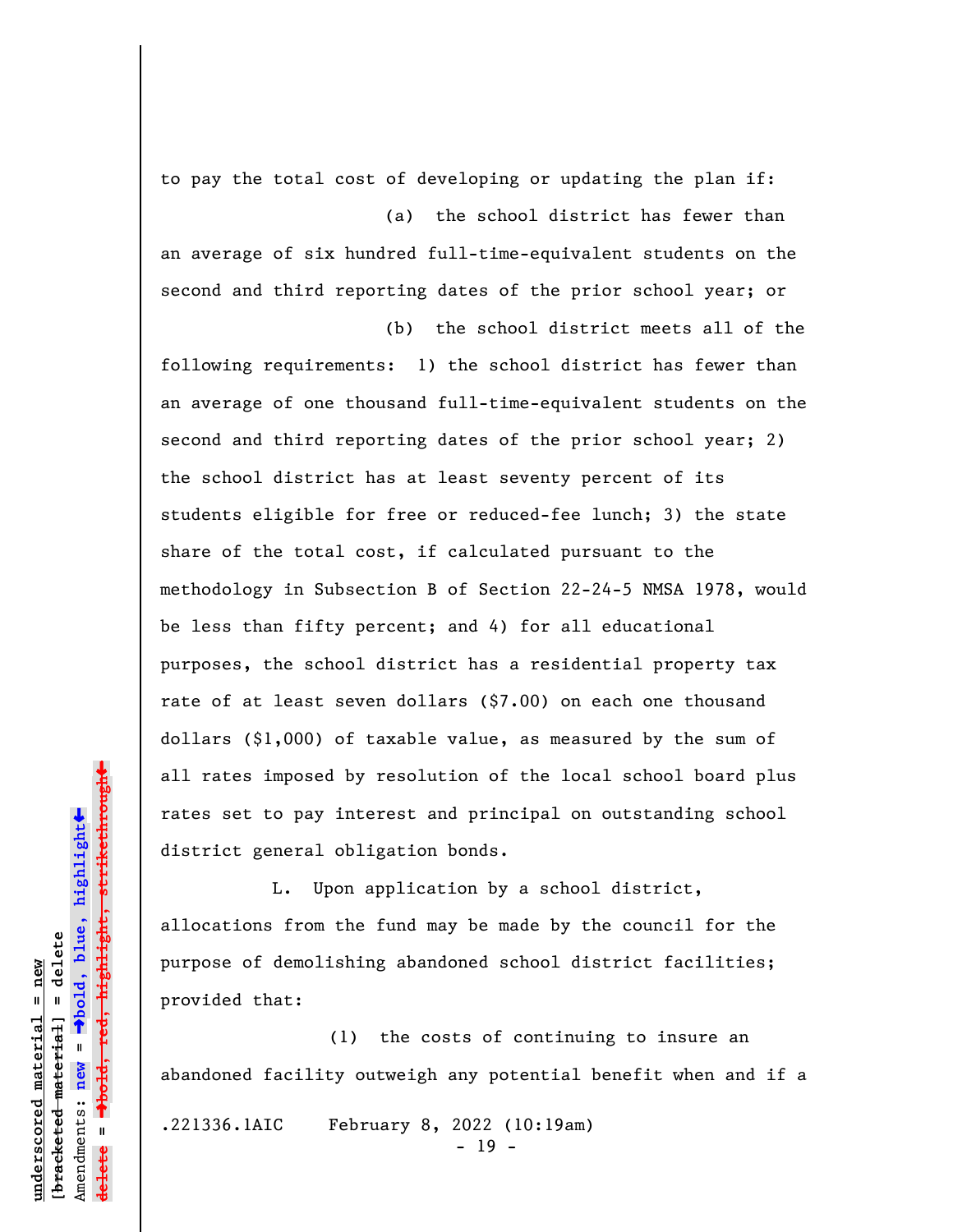new facility is needed by the school district;

(2) there is no practical use for the abandoned facility without the expenditure of substantial renovation costs; and

(3) the council may enter into an agreement with the school district to fully fund the demolition of the abandoned school district facility if Paragraphs (1) and (2) of this subsection are satisfied.

M. Up to ten million dollars (\$10,000,000) of the fund may be expended each year for an education technology infrastructure deficiency corrections initiative pursuant to Section 22-24-4.5 NMSA 1978; provided that funding allocated pursuant to this section shall be expended within three years of its allocation.

N. For each fiscal year from 2018 through 2022, twenty-five million dollars (\$25,000,000) of the fund is reserved for appropriation by the legislature to the instructional material fund or to the transportation distribution of the public school fund. The secretary shall certify the need for the issuance of supplemental severance tax bonds to meet an appropriation from the public school capital outlay fund to the instructional material fund or to the transportation distribution of the public school fund. Any portion of an amount of the public school capital outlay fund that is reserved for appropriation by the legislature for a

.221336.1AIC February 8, 2022 (10:19am)

 $- 20 -$ 

 $\ddag$ º**bold, red, highlight, strikethrough**  $\ddot{\bullet}$ º**bold, blue, highlight**  $b$ racketed material] = delete **[bracketed material] = delete** inderscored material = new **underscored material = new** Amendments: **new** =  $\mathbf{I}$ Amendments: new **delete =**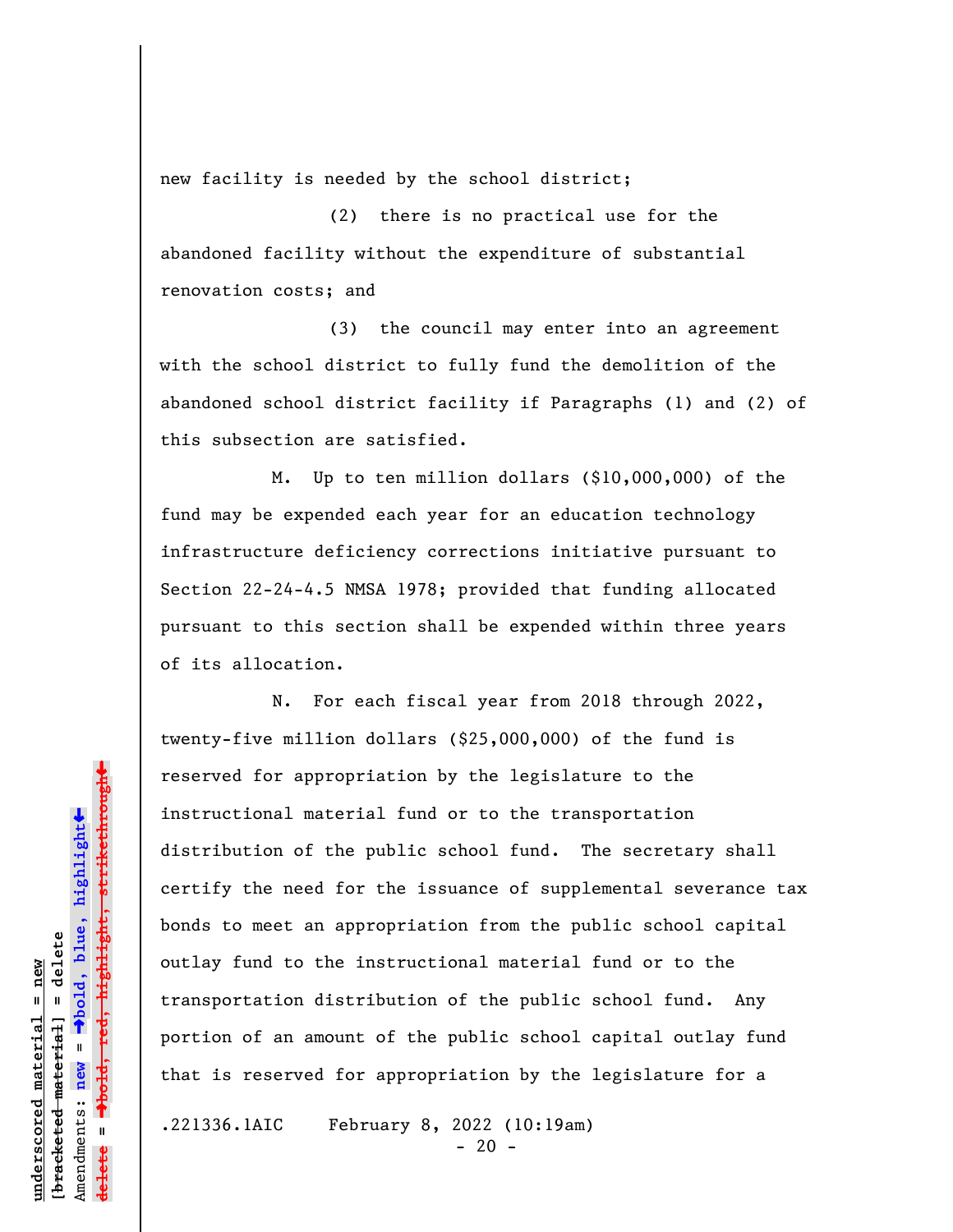fiscal year, but that is not appropriated before the first day of that fiscal year, may be expended by the council as provided in this section.

O. Up to ten million dollars (\$10,000,000) of the fund may be expended in each of fiscal years 2019 through 2022 for school security system project grants made in accordance with Section 22-24-4.7 NMSA 1978.

P. The fund may be expended in each of fiscal years 2020 through 2024 for a pre-kindergarten classroom facilities initiative in accordance with Section 22-24-12 NMSA 1978.

Q. The council may fund pre-kindergarten classrooms with a qualifying, awarded standards-based project; provided that pre-kindergarten classroom space shall not be included in the project prioritization calculation adopted by the council pursuant to Section 22-24-5 NMSA 1978. The council shall develop pre-kindergarten classroom standards to use when funding pre-kindergarten space."

**HEC**º**SECTION 4. A new section of the Public School Capital Outlay Act is enacted to read:**

**"[NEW MATERIAL] CHARTER FACILITY FUND.--**

**A. The "charter facility fund" is created as a nonreverting fund in the state treasury. The fund consists of appropriations, gifts, grants and donations. The fund shall be administered by the authority, and money in the fund shall be expended by the authority on authorization by the council.**

.221336.1AIC February 8, 2022 (10:19am) - 21 -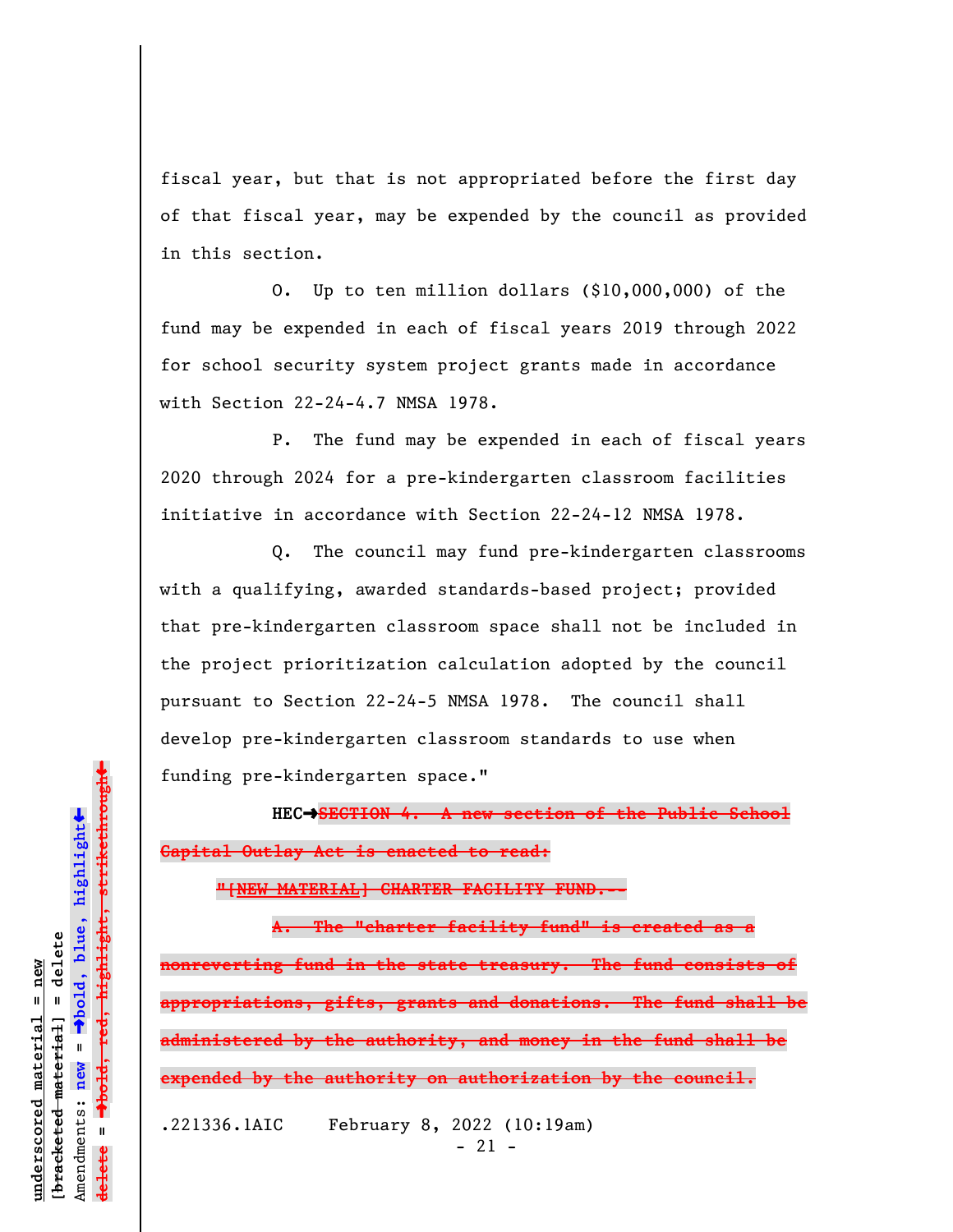**Expenditures shall be by warrant of the secretary of finance and administration pursuant to vouchers signed by the director of the authority or the director's designated representative.**

**B. The charter facility fund shall be used to pay off charter school lease-purchase agreements.**

**C. The council shall adopt rules to provide loans to charter schools for the renovation, construction, purchase or expansion of a charter school facility and the paying off of charter school lease-purchase agreements that include: (1) evidence that any lease-purchase**

**agreements are in accordance with the Public School Lease Purchase Act;**

**(2) evidence that a charter school's charter has been renewed at least once; and**

**(3) review of the last two audits of the charter school."**»**HEC**

**SECTION HEC**º**5.**»**HEC HEC**º**4.**»**HEC** Section 22-25-3 NMSA 1978 (being Laws 1975 (S.S.), Chapter 5, Section 3, as amended) is amended to read:

"22-25-3. AUTHORIZATION FOR LOCAL SCHOOL BOARD TO SUBMIT QUESTION OF CAPITAL IMPROVEMENTS TAX IMPOSITION.--

A. A local school board may adopt a resolution to submit to the qualified electors of the school district the question of whether a property tax should be imposed upon the net taxable value of property allocated to the school district .221336.1AIC February 8, 2022 (10:19am)  $- 22 -$ 

º**bold, red, highlight, strikethrough**  $\ddot{\bullet}$ º**bold, blue, highlight**  $b$ racketed material] = delete **[bracketed material] = delete** inderscored material = new **underscored material = new** Amendments: **new** =  $\mathbf{I}$ Amendments: new  $\mathbf{u}$ **delete =** lelete

 $\ddag$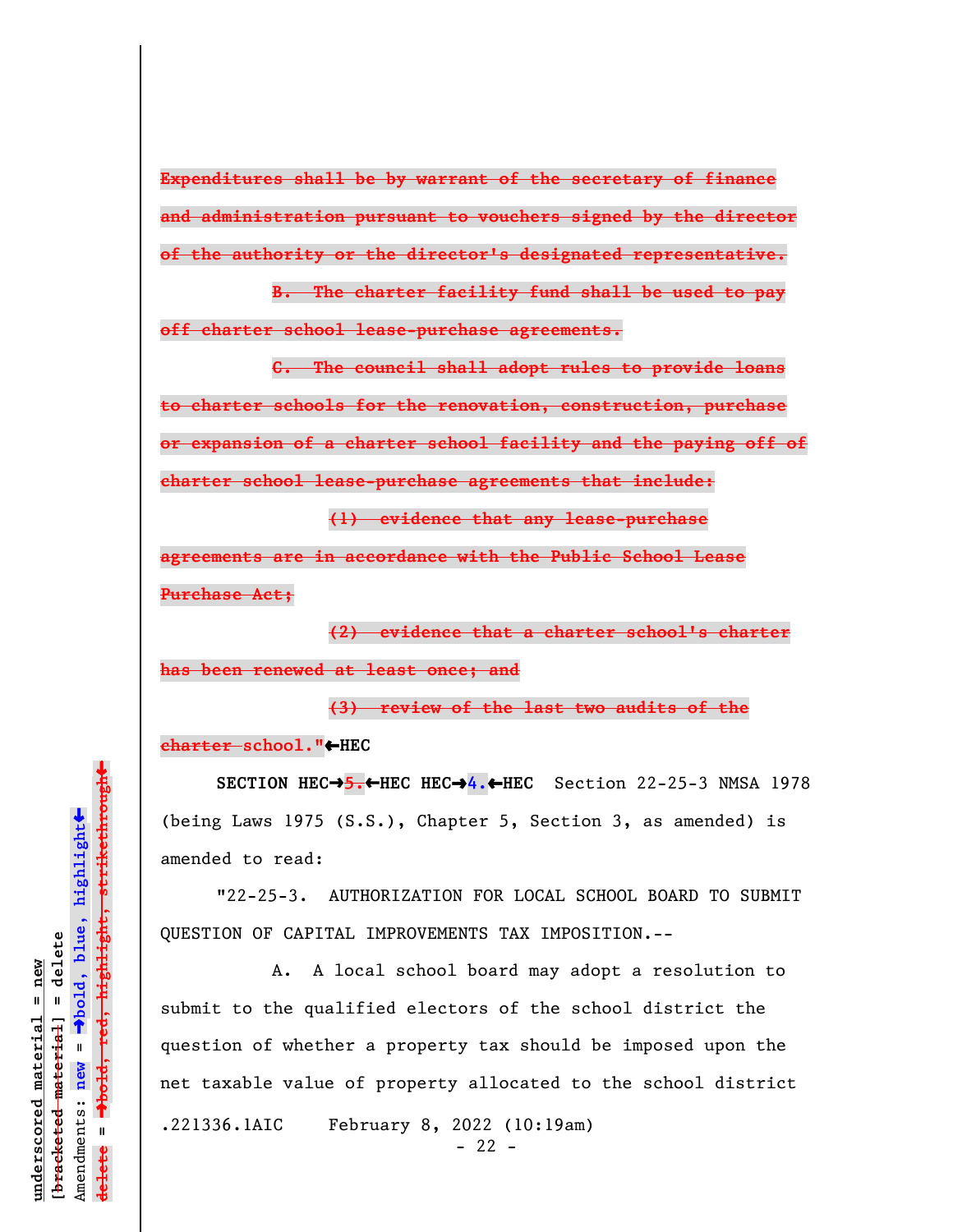under the Property Tax Code at a rate not to exceed that specified in the resolution for the purpose of capital improvements in the school district. The resolution shall:

(1) identify the capital improvements for which the revenue proposed to be produced will be used;

(2) specify the rate of the proposed tax, which shall not exceed two dollars (\$2.00) on each one thousand dollars (\$1,000) of net taxable value of property allocated to the school district under the Property Tax Code;

(3) limit the imposition of the proposed tax to no more than six property tax years; and

(4) indicate the regular election on which the ballot question shall appear or specify the date a special election will be held to submit the question of imposition of the tax to the qualified electors of the district.

B. A school district that has one or more charter schools located within the school district boundaries shall collaborate with the charter schools to establish a process through which the charter schools submit necessary information to the school district for inclusion in the resolution. This process shall include:

(1) identification of the capital improvements of the charter school for which the revenue proposed to be produced will be used;

(2) a requirement that necessary information

.221336.1AIC February 8, 2022 (10:19am)

 $- 23 -$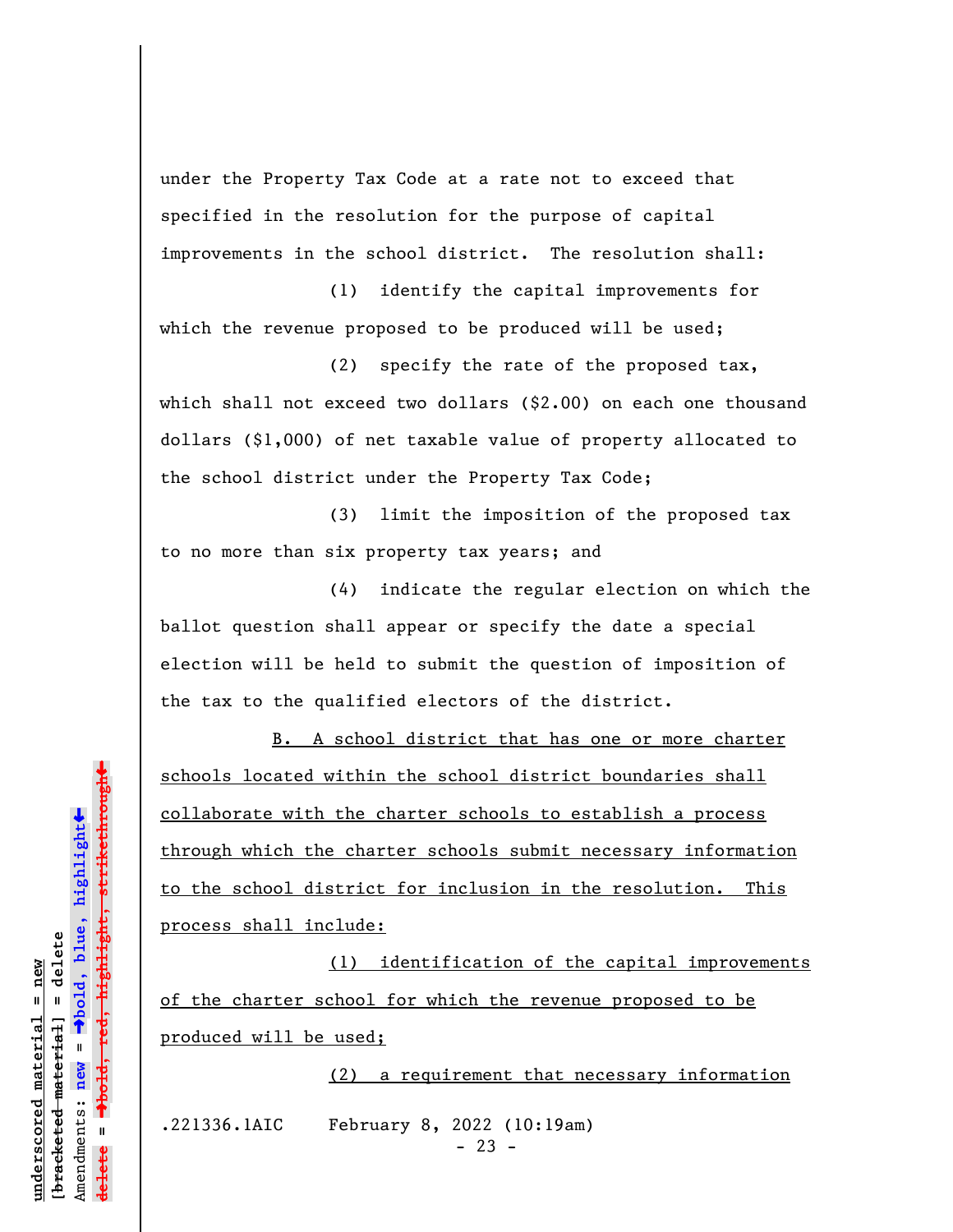be submitted to the school district no later than June 1 of the calendar year in which the local school board will consider the resolution; and

(3) the point of contact in the school district to which the charter school is to submit the information.

[B.] C. A resolution submitted to the qualified electors pursuant to Subsection A of this section shall include capital improvements funding for a locally chartered or statechartered charter school located within the school district if the charter school [timely provides the necessary information to the school district for inclusion in the resolution that identifies the capital improvements of the charter school for which the revenue proposed to be produced will be used] has complied with the process outlined in Subsection B of this section."

**SECTION HEC**º**6.**»**HEC HEC**º**5.**»**HEC** Section 22-26-3 NMSA 1978 (being Laws 1983, Chapter 163, Section 3, as amended) is amended to read:

"22-26-3. AUTHORIZATION FOR LOCAL SCHOOL BOARD TO SUBMIT QUESTION OF CAPITAL IMPROVEMENTS TAX IMPOSITION.--

A. A local school board may adopt a resolution to submit to the qualified electors of the school district the question of whether a property tax at a rate not to exceed the rate specified in the resolution should be imposed upon the net

.221336.1AIC February 8, 2022 (10:19am)

 $- 24 -$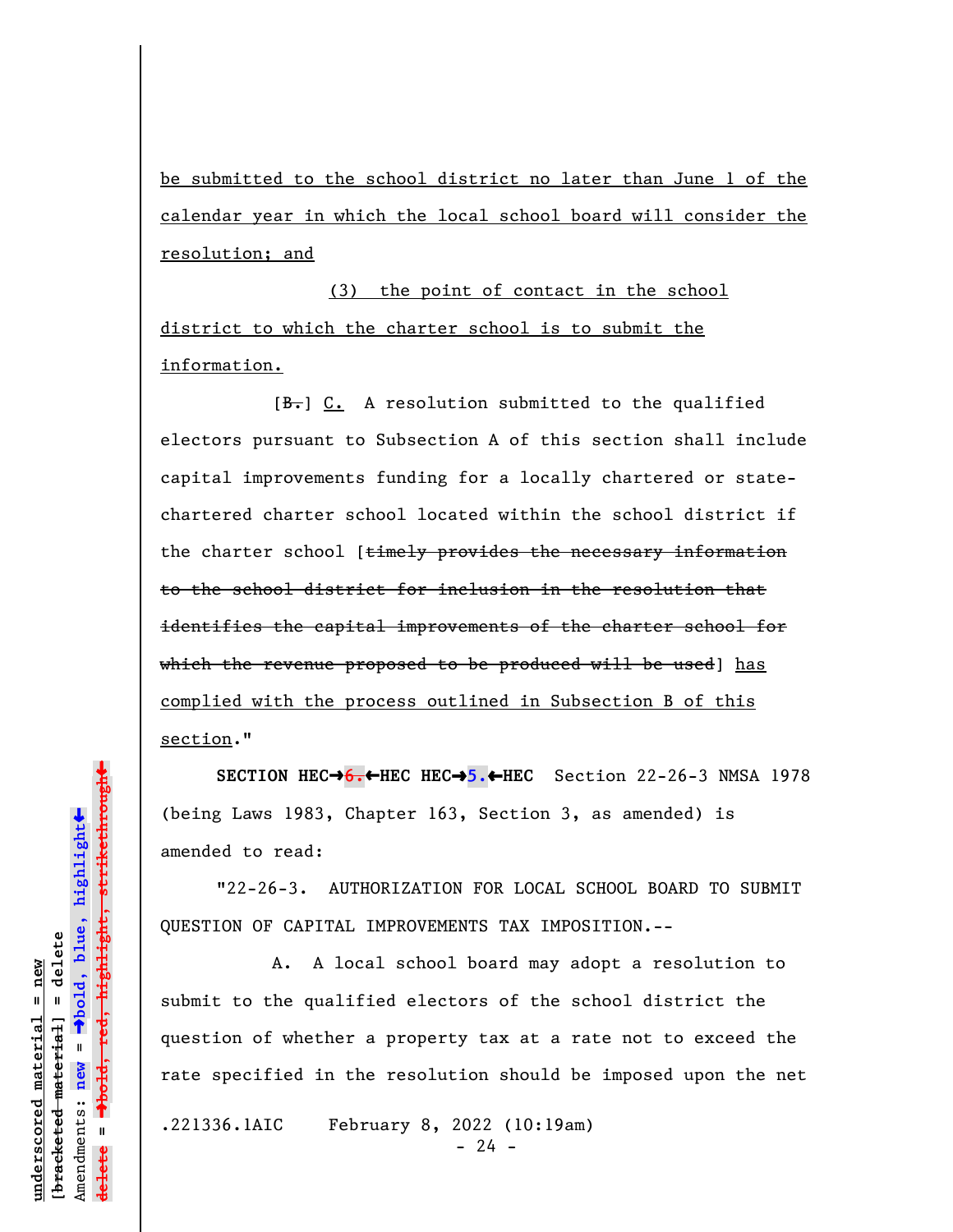taxable value of property allocated to the school district under the Property Tax Code for the purpose of capital improvements to public schools in the school district. The resolution shall:

(1) identify the capital improvements for which the revenue proposed to be produced will be used;

(2) specify the rate of the proposed tax, which shall not exceed ten dollars (\$10.00) on each one thousand dollars (\$1,000) of net taxable value of property allocated to the school district under the Property Tax Code;

(3) limit the imposition of the proposed tax to no more than six property tax years; and

(4) indicate the regular election on which the ballot question shall appear or specify the date a special election will be held to submit the question of imposition of the tax to the qualified electors of the district.

B. A school district that has one or more charter schools located within the school district boundaries shall collaborate with the charter schools to establish a process through which the charter schools submit necessary information to the school district for inclusion in the resolution. This process shall include:

(1) identification of the capital improvements of the charter school for which the revenue proposed to be produced will be used;

.221336.1AIC February 8, 2022 (10:19am)  $- 25 -$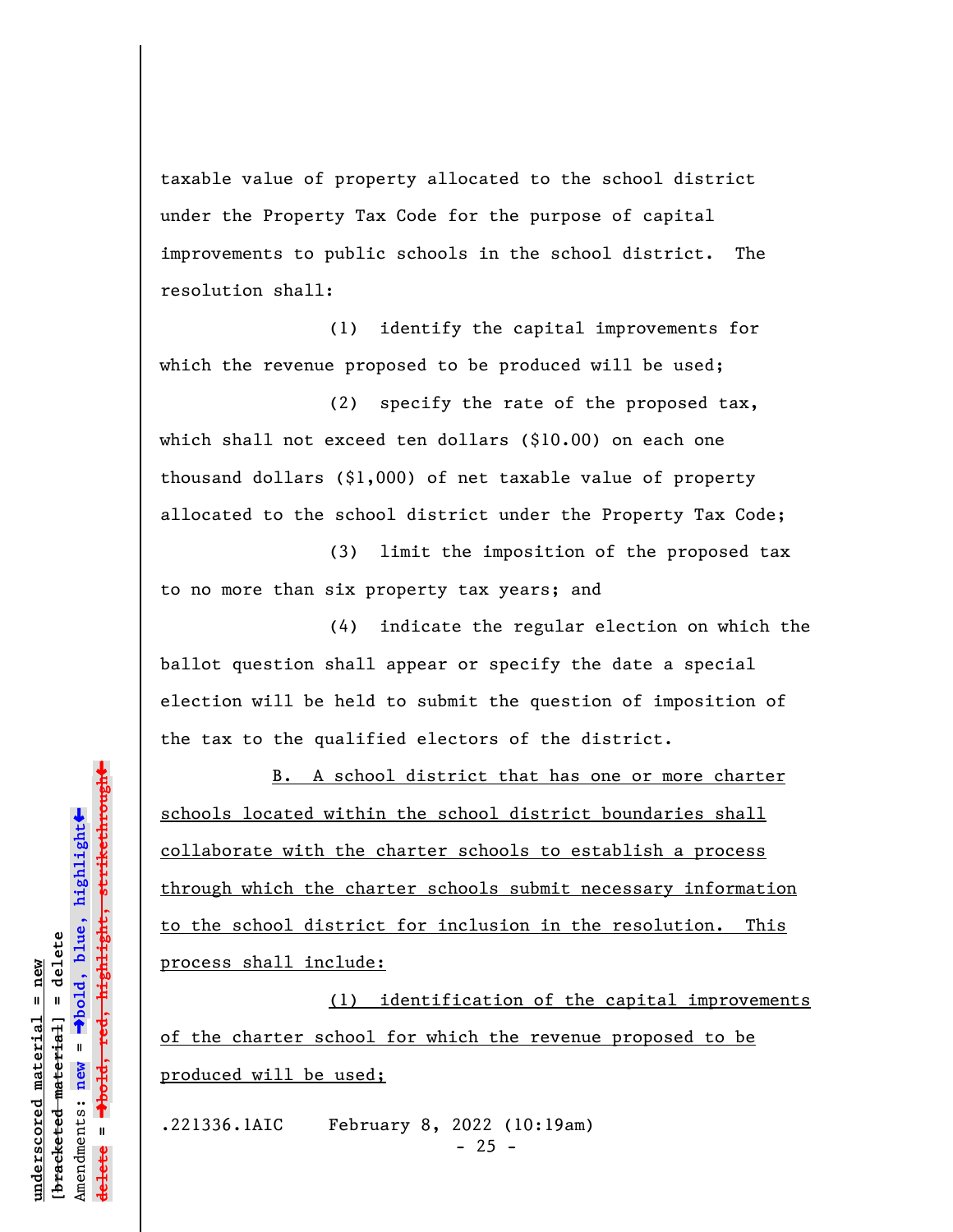(2) a requirement that necessary information be submitted to the school district no later than June 1 of the calendar year in which the local school board will consider the resolution; and

(3) the point of contact in the school district to which the charter school is to submit the information.

 $[B<sub>1</sub>]$  C. A resolution submitted to the qualified electors pursuant to Subsection A of this section shall include capital improvements funding for a locally chartered or statechartered charter school located within the school district if:

(1) the charter school [timely provides the necessary information to the school district for inclusion on the resolution that identifies the capital improvements of the charter school for which the revenue proposed to be produced will be used] has complied with the process outlined in Subsection B of this section; and

(2) the capital improvements are included in the five-year facilities plan:

(a) of the school district, if the charter school is a locally chartered charter school; or (b) of the charter school, if the

charter school is a state-chartered charter school." **HEC**º**SECTION 7. APPROPRIATION.--Ten million dollars**

**(\$10,000,000) is appropriated from the public school capital**

.221336.1AIC February 8, 2022 (10:19am)

 $- 26 -$